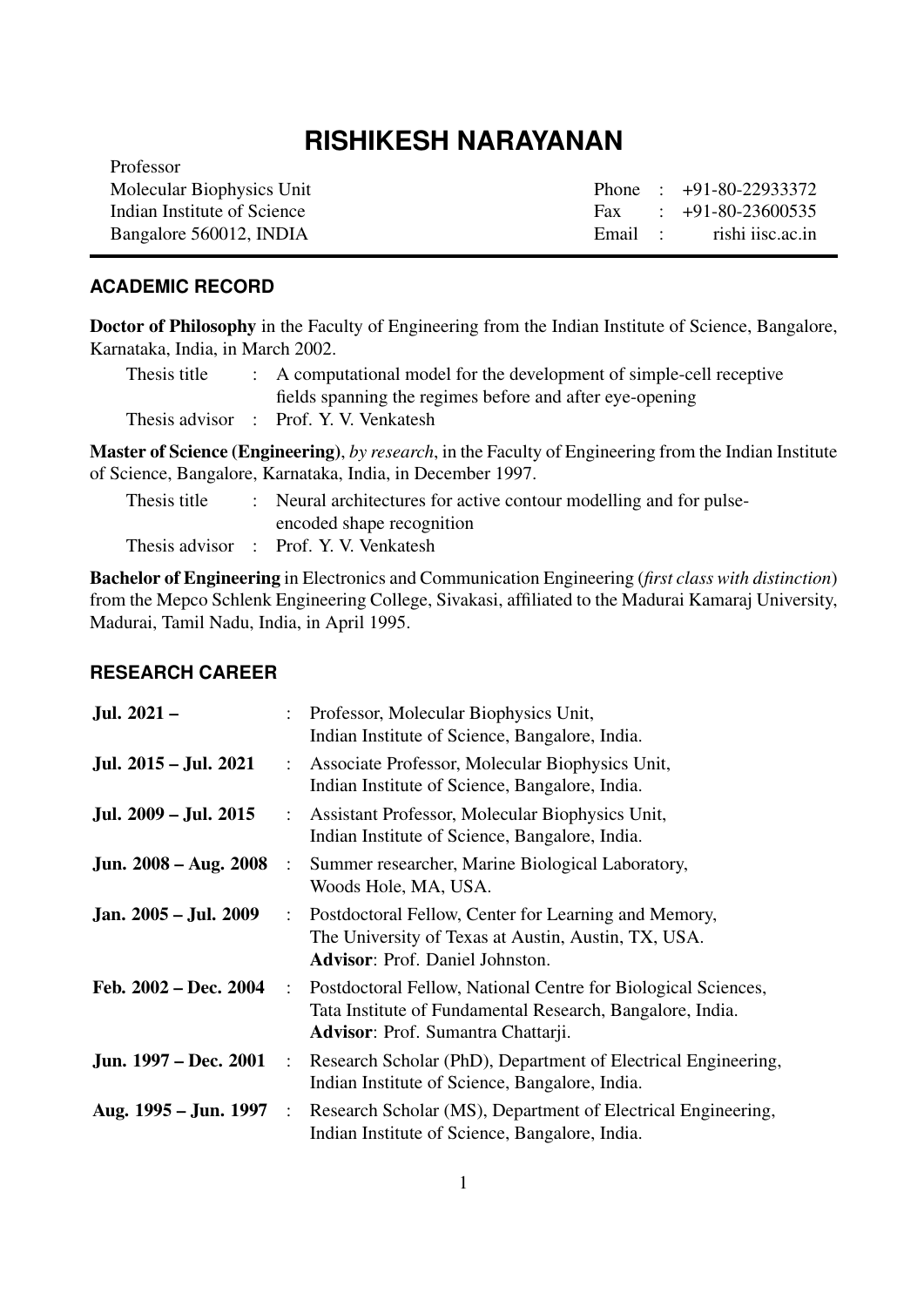## **GRANTS, FELLOWSHIPS, AWARDS AND DISTINCTIONS**

- Elected as a Fellow of the Indian Academy of Sciences, Bangalore (2020);
- Revati and Satya Nadham Atluri Chair Professorship, Indian Institute of Science, Bangalore  $(2018 - 2021);$
- Senior fellow, DBT-Wellcome Trust India Alliance (2017–);
- Shanti Swarup Bhatnagar Prize in Biological Sciences, 2016;
- Grant from DST, India through the Cognitive Science Initiative (2013–2016);
- Grant jointly from DBT, India and NIH, USA, through the US-India brain research collaborative partnership program, with Prof. Daniel Johnston, UT Austin (2011–2013, extended to May 2016);
- HFSP career development award, Human Frontier Science Program Organization (HFSPO), France (Jan. 2010 – Dec. 2012, extended to Dec. 2013);
- HFSP cross-disciplinary fellowship, Human Frontier Science Program Organization (HFSPO), France (Sep. 2005 – Aug. 2008);
- Attended course on "Methods in Computational Neuroscience" conducted by the Marine Biological Laboratory, Woods Hole, Massachussetts, USA, 3–31 August 2003.
- Postdoctoral fellowship, Department of Biotechnology (DBT), India (Aug. 2002 Jul. 2004);
- Ranked seventh at the Madurai Kamaraj University (BE, 1995); and
- Gold medalist (ranked first) from the Mepco Schlenk Engineering College (BE, 1995).

## **RESEARCH ADVISORY ROLE**

#### Postdoctoral research fellows

| Dr. Rahul Kumar Rathour                     | Dr. Sufyan Ashhad                                |
|---------------------------------------------|--------------------------------------------------|
| <b>Period:</b> August 2014 to January 2016  | <b>Period:</b> January 2016 to July 2016         |
| Dr. Manisha Sinha                           | Dr. Poonam Mishra                                |
| <b>Period:</b> August 2016 to February 2018 | <b>Period:</b> August 2019 to July 2020          |
| Dr. Reshma Basak                            | Dr. Pavithraa Seenivasan                         |
| <b>Period:</b> August 2019 to October 2020  | <b>Period:</b> January 2021 to present (ongoing) |

#### Doctor of Philosophy students (Indian Institute of Science)

• Ph.D. thesis advisor, Dr. Rahul Kumar Rathour Thesis title: Emergence and homeostasis of functional maps in hippocampal neurons Period: August 2009 to July 2014 Recipient of the Prof. B. H. Iyer Medal for best Ph.D. thesis in the Molecular Biophysics Unit (2014–2015).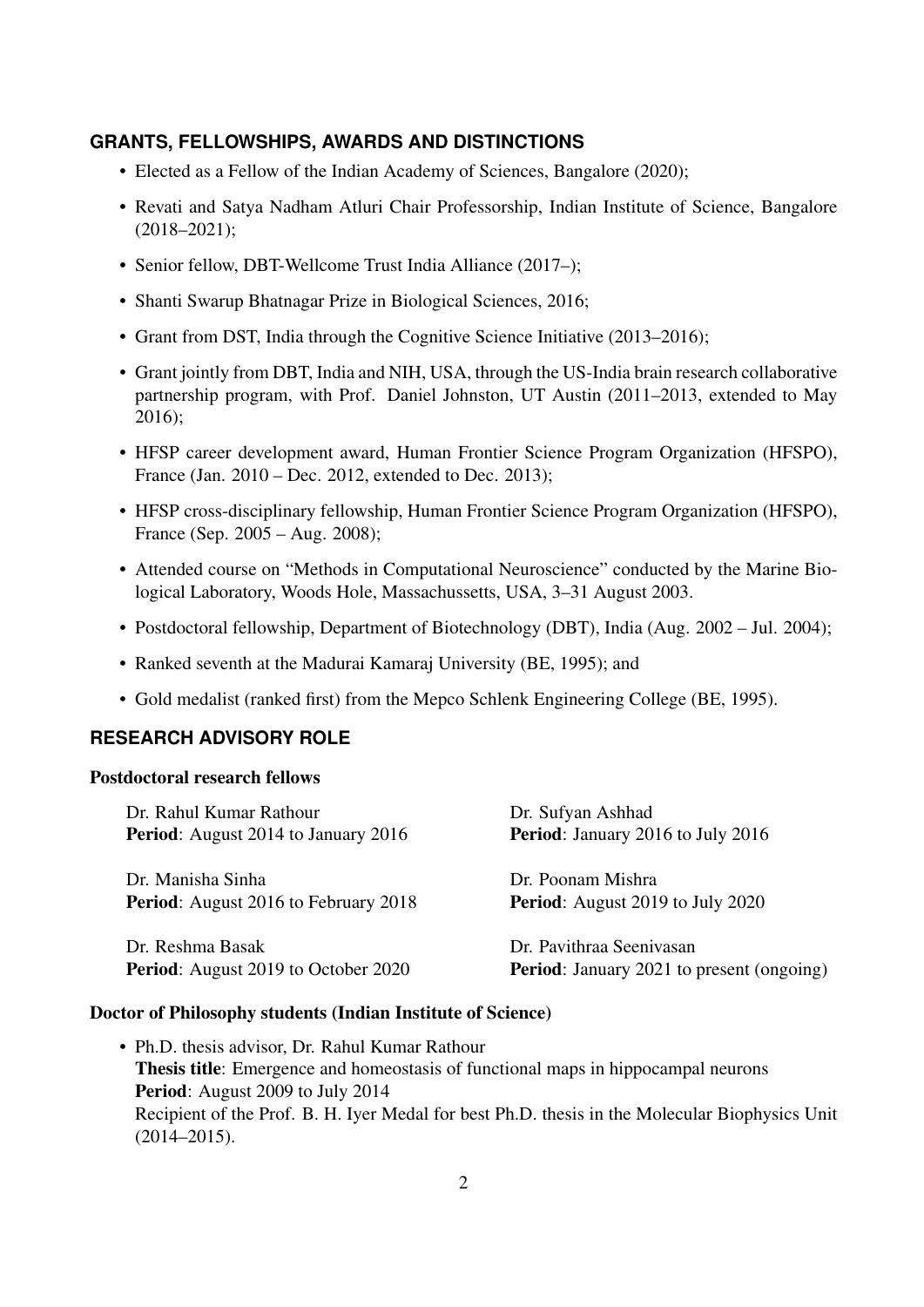- Ph.D. (Integrated) thesis advisor, Dr. Sufyan Ashhad Thesis title: Physiological interactions between neuronal active conductances and inositol trisphosphate receptors in neurons and astrocytes Period: May 2010 to December 2015
- Ph.D. thesis advisor, Dr. Manisha Sinha Thesis title: Subthreshold conductances regulate theta-frequency local field potentials and spike phase Period: August 2011 to July 2016
- Ph.D. (Integrated) thesis advisor, Dr. Anindita Das Thesis title: Theta-band spectral selectivity and gamma-range coincidence detection in spike initiation dynamics of hippocampal pyramidal neurons Period: May 2011 to July 2017 Recipient of the Prof. B. H. Iyer Medal for best Ph.D. thesis in the Molecular Biophysics Unit (2017–2018).
- Ph.D. thesis advisor, Dr. Poonam Mishra Thesis title: Network heterogeneities, intrinsic plasticity and decorrelation in the dentate gyrus Period: August 2013 to July 2019 Recipient of the Prof. B. H. Iyer Medal for best Ph.D. thesis in the Molecular Biophysics Unit (2019–2020).
- Ph.D. thesis advisor, Dr. Reshma Basak Thesis title: Robust emergence of sharply tuned place cell responses in hippocampal neurons with structural and biophysical heterogeneities Period: August 2014 to July 2019
- Ph.D. thesis advisor, Dr. Pavithraa Seenivasan Thesis title: Temporal patterns of neural activity governing spatial representation in the hippocampus Period: August 2015 to December 2020
- Ph.D. (Integrated) thesis advisor, Mr. Divyansh Mittal Thesis title: Robustness of neural activity dynamics in the medial entorhinal cortex Period: May 2016 to present (ongoing)
- Ph.D. thesis advisor, Ms. Rituparna Roy Period: August 2018 to present (ongoing)
- Ph.D. thesis advisor, Ms. Richa Sirmaur Period: August 2019 to present (ongoing)
- Ph.D. (Integrated) thesis advisor, Ms. Sanjna Kumari Period: May 2020 to present (ongoing)
- Ph.D. thesis advisor, Ms. Anjana S Period: October 2020 to present (ongoing)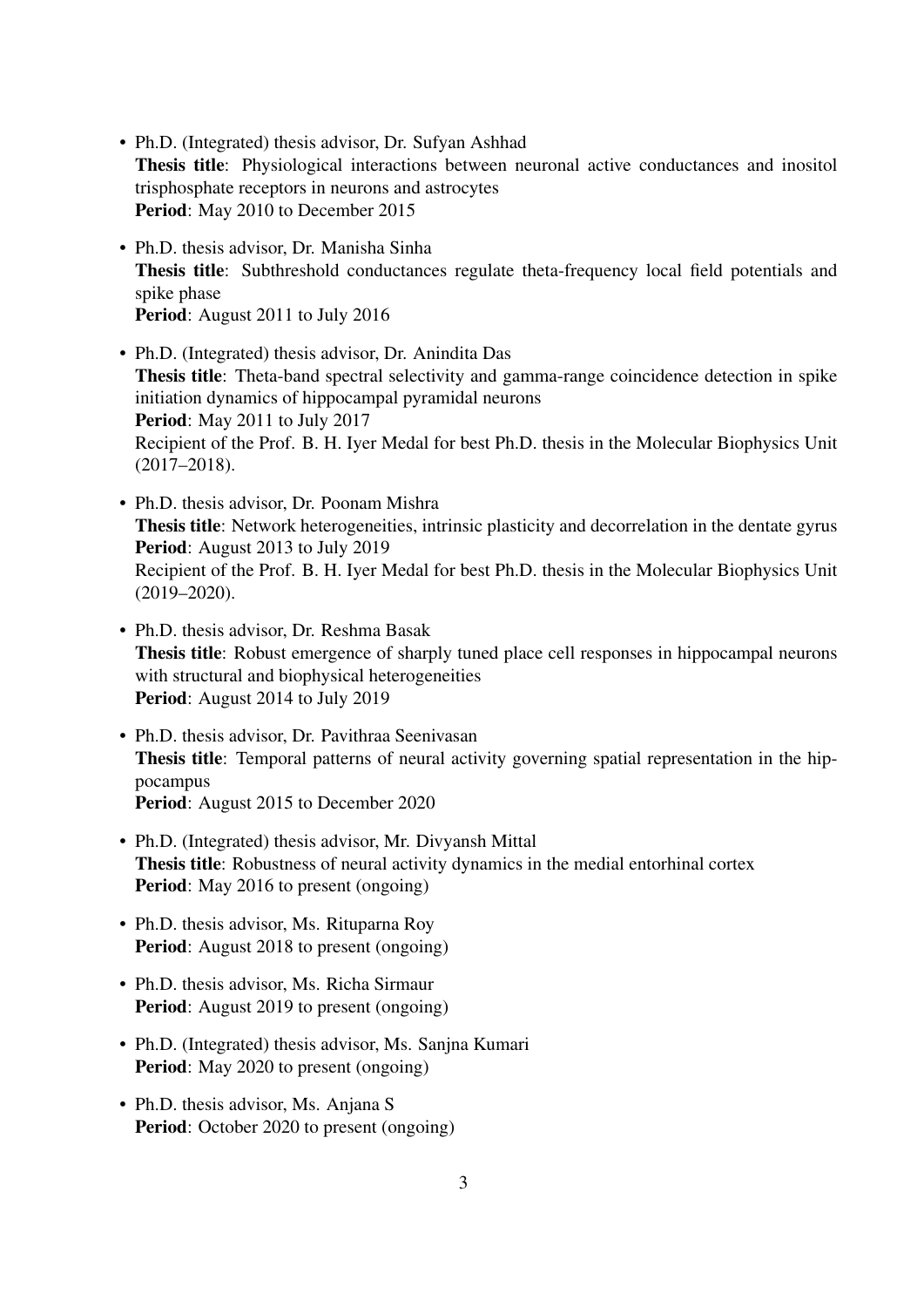• Ph.D. (Integrated) thesis advisor, Mr. Sarang Saini Period: July 2021 to present (ongoing)

## Masters/Bachelors thesis project students

Unless otherwise stated, the following list contains names of students who registered for their respective degrees at the Indian Institute of Science, Bangalore.

- M.Tech. final year project advisor, Ms. Neha Dhupia (Student at University of Rajasthan) Report title: lmpact of dendritic morphology on impedance and resonance properties of hippocampal pyramidal neurons Period: May–June 2013 and October 2013 to April 2014
- B.S. (Research) final year project advisor, Ms. Sunandha Srikanth Report title: Intrinsic plasticity during state-dependent calcium homeostasis in hippocampal neurons Period: January 2014 to April 2015
- B.S. (Research) final year project advisor, Ms. Abha Jain Report title: Determination of the operating mode of neurons with good synchrony transfer characteristics Period: January 2016 to April 2017
- M.S. (Research) project advisor, Ms. Abha Jain Report title: Are neurons that exhibit efficient synchrony transfer necessarily coincidence detectors? Period: April 2017 to April 2018
- B.S. (Research) final year project advisor, Mr. Ankit Roy Report title: Regulation of information encoding and routing in the brain by neuronal and network components Period: January 2019 to June 2020
- B.S. (Research) final year project advisor, Mr. Harshith Nagaraj Report title: Ion channel degeneracy and plasticity manifolds govern the emergence of circadian oscillations of neuronal intrinsic properties in the Suprachiasmatic nucleus Period: March 2020 to June 2021
- M.S. (Research) final year project advisor, Mr. Harshith Nagaraj Report title: Sensory noise and border cells regulate path integration and grid-patterned firing in a continuous attractor network Period: July 2021 to April 2022
- B.S. (Research) final year project advisor, Ms. Minnal Balaji Report title: Emergence of sequential neural activity in heterogeneous recurrent networks Period: July 2021 to April 2022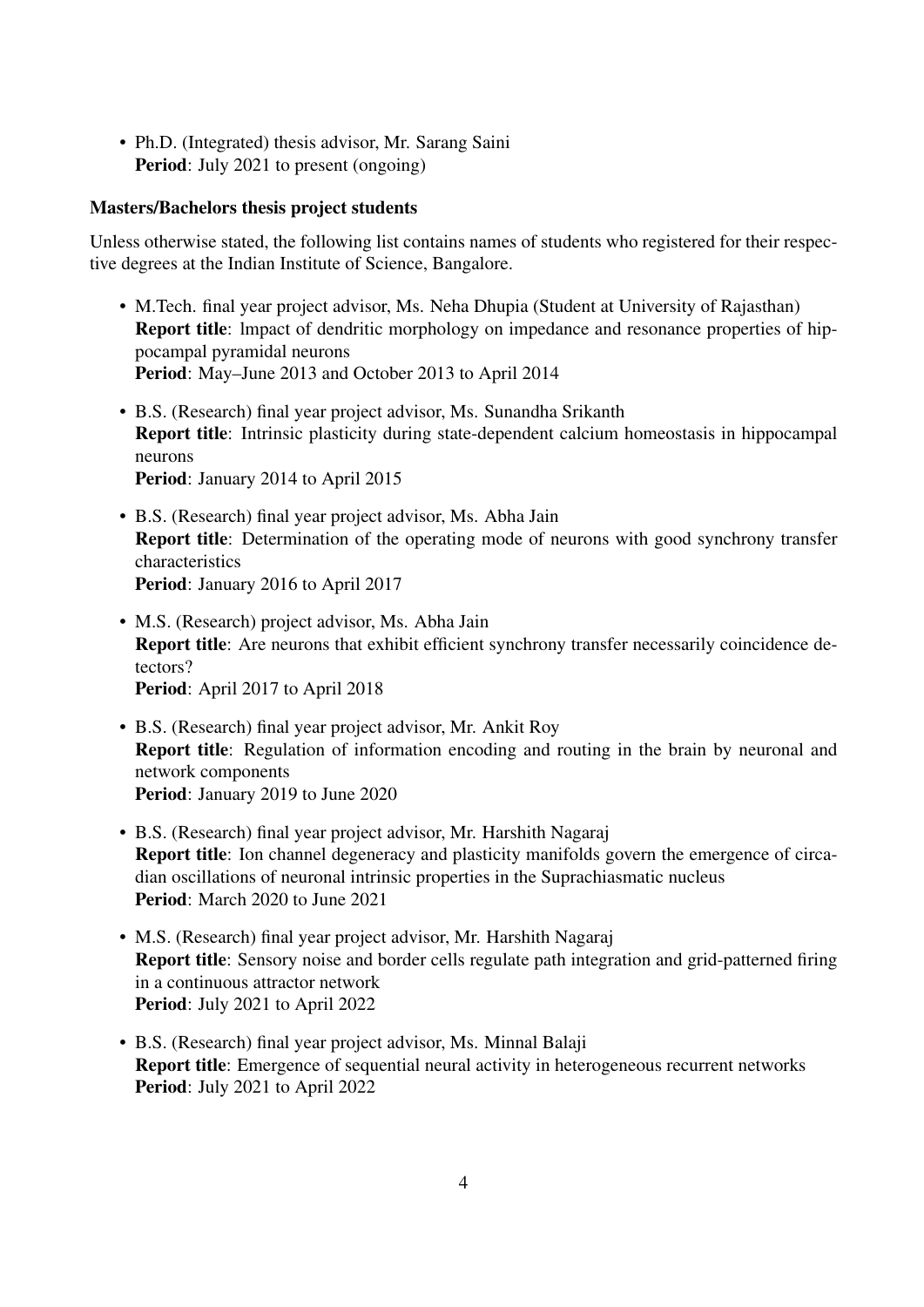#### Short-term researchers

Mr. Suraj Honnuraiah (Research trainee) Ms. Poonam Mishra (Research trainee) Period: January 2011 to August 2012 Period: February 2013 to July 2013

Dr. Arun Anirudhan (INSA visiting fellow) Ms. Reshma Basak (Research trainee) Period: June 2013 to December 2013 Period: July 2013 to July 2014

Ms. Chinmayee LM (Research trainee) Ms. Neha Soman (Research trainee) **Period:** March 2015 to August 2016 **Period:** August 2016 to July 2018

Mr. Subhash Chandran (Research trainee) Ms. Arunima Banerjee (Research trainee) Period: August 2017 to July 2018 Period: July 2018 to July 2019

Ms. Sameera Shridhar (Research trainee) Period: August 2019 to August 2021

## **TEACHING**

- Instructor, course on "Neuronal Physiology and Plasticity" taught at the Indian Institute of Science, Bangalore, for four semesters: August–December of 2018–2021.
- Instructor, course on "Theoretical and Computational Neuroscience" taught jointly with Prof. Arun Sripati at the Indian Institute of Science, Bangalore, for eleven semesters: January–April of 2011–2012, January–April of 2014–2022.
- Instructor, course on "Molecular and Cellular Neurophysiology" taught jointly with Prof. S. K. Sikdar at the Indian Institute of Science, Bangalore, August–December of 2017.
- Instructor, course on "Cellular Neurophysiology" taught jointly with Prof. S. K. Sikdar at the Indian Institute of Science, Bangalore, for four semesters: August–December of 2013–2016.
- Instructor, course on "Molecular basis of signal propagation and synaptic transmission in neurons" taught jointly with Prof. S. K. Sikdar at the Indian Institute of Science, Bangalore, for four semesters: January–April of 2010; August–December of 2010–2012.
- Instructor, lecture modules in course on "Introduction to neuroscience" taught at the Indian Institute of Science, Bangalore, for two semesters: August–December of 2010–2011.

#### **LIST OF PUBLICATIONS**

## **I. Research Articles in Peer-Reviewed Journals**

1. Sameera Shridhar<sup>#</sup>, Poonam Mishra<sup>#</sup> and **Rishikesh Narayanan**, Dominant role of adult neurogenesis-induced structural heterogeneities in driving plasticity heterogeneity in dentate gyrus granule cells, *Hippocampus*, In press, DOI: 10.1002/hipo.23422, April 2022. #: Equal contribution.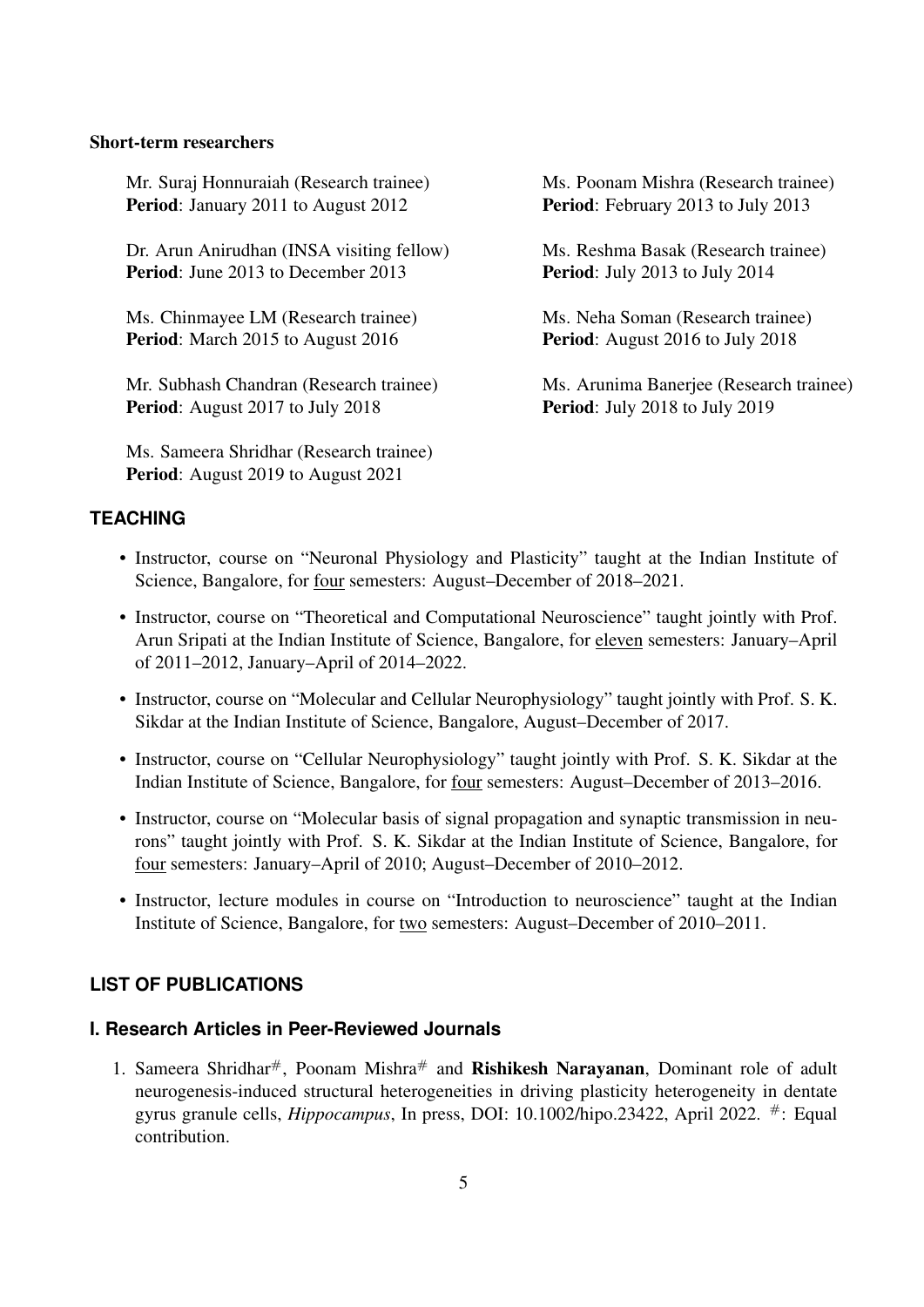- 2. Poonam Mishra and Rishikesh Narayanan, Conjunctive changes in multiple ion channels mediate activity-dependent intrinsic plasticity in rat hippocampal granule cells, *iScience*, 25 (3): 103922, March 2022.
- 3. Divyansh Mittal and Rishikesh Narayanan, Resonating neurons stabilize heterogeneous gridcell networks, *eLife*, 10: e66804, July 2021.
- 4. Ankit Roy and Rishikesh Narayanan, Spatial information transfer in hippocampal place cells depends on trial-to-trial variability, symmetry of place-field firing, and biophysical heterogeneities, *Neural Networks*, 142: 636–660, October 2021.
- 5. Poonam Mishra and Rishikesh Narayanan, Ion-channel degeneracy: Multiple ion channels heterogeneously regulate intrinsic physiology of rat hippocampal granule cells, *Physiological Reports*, 9 (15): e14963, 1–28, August 2021.
- 6. Poonam Mishra and Rishikesh Narayanan, Ion-channel regulation of response decorrelation in a heterogeneous multi-scale model of the dentate gyrus, *Current Research in Neurobiology*, 2: 100007, 1–19, March 2021.
- 7. Adithya Krishna#, Divyansh Mittal#, Siri Garudanagiri Virupaksha, Abhishek Ramdas Nair, Rishikesh Narayanan and Chetan Singh Thakur, Biomimetic FPGA-based spatial navigation model with grid cells and place cells, *Neural Networks*, 139: 45–63, July 2021. #: Equal contribution.
- 8. Pavithraa Seenivasan and Rishikesh Narayanan, Efficient phase coding in hippocampal place cells, *Physical Review Research*, 2(3), 033393: 1–24, September 2020.
- 9. Poonam Mishra and Rishikesh Narayanan, Heterogeneities in intrinsic excitability and frequency dependent response properties of granule cells across the blades of the rat dentate gyrus, *Journal of Neurophysiology*, 123(2): 755–772, February 2020.
- 10. Abha Jain and Rishikesh Narayanan, Degeneracy in the emergence of spike-triggered average of hippocampal pyramidal neurons, *Scientific Reports*, 10, 374: 1–14, January 2020.
- 11. Reshma Basak and Rishikesh Narayanan, Robust emergence of sharply tuned place cell responses in hippocampal neurons with structural and biophysical heterogeneities, *Brain Structure and Function*, 225(2), 567–590, March 2020.
- 12. Poonam Mishra and Rishikesh Narayanan, Disparate forms of heterogeneities and interactions among them drive channel decorrelation in the dentate gyrus: Degeneracy and dominance, *Hippocampus*, 29(4): 378–403, March 2019.
- 13. Reshma Basak and Rishikesh Narayanan, Active dendrites regulate the spatiotemporal spread of signaling microdomains, *PLoS Computational Biology*, 14(11): e1006485, November 2018.
- 14. Reshma Basak and Rishikesh Narayanan, Spatially dispersed synapses yield sharply-tuned place cell responses through dendritic spike initiation, *The Journal of Physiology (London)*, 596(17): 4173–4205, September 2018.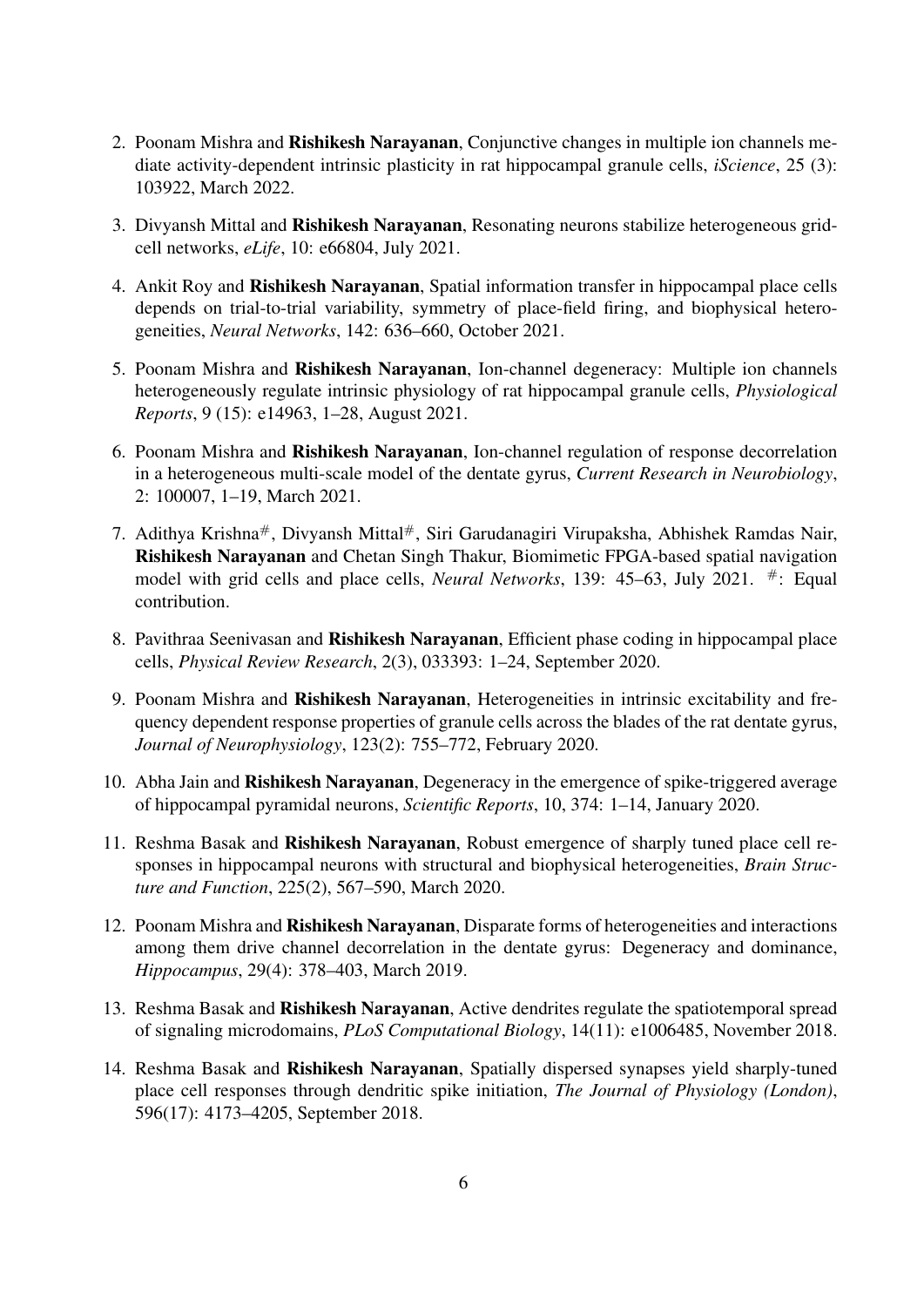- Highlighted in a perspective on this article by Szabolcs Káli ("Studying the effects of synaptic clustering *in silico*: when the neighbourhood party gets too loud") in the same issue of *The Journal of Physiology*.
- Highlighted as part of Editor's choice.
- 15. Divyansh Mittal and Rishikesh Narayanan, Degeneracy in the robust expression of spectral selectivity, subthreshold oscillations and intrinsic excitability of entorhinal stellate cells, *Journal of Neurophysiology*, 120(2): 576–600, August 2018.
- 16. Anindita Das and Rishikesh Narayanan, Theta-frequency selectivity in the somatic spike triggered average of rat hippocampal pyramidal neurons is dependent on HCN channels, *Journal of Neurophysiology*, 118(4): 2251–2266, October 2017.
- 17. Chinmayee L Mukunda and Rishikesh Narayanan, Degeneracy in the regulation of shortterm plasticity and synaptic filtering by presynaptic mechanisms, *The Journal of Physiology (London)*, 595(8): 2611–2637, April 2017.
	- Highlighted in a perspective on this article by Astrid Prinz ("Degeneracy rules!") in the same issue of *The Journal of Physiology*.
- 18. Sufyan Ashhad and Rishikesh Narayanan, Active dendrites regulate the impact of gliotransmission on rat hippocampal pyramidal neurons, *Proceedings of the National Academy of Sciences (USA)*, 113(23): E3280–E3289, June 2016.
	- Highlighted as part of "In this issue" in PNAS.
- 19. Rahul Kumar Rathour, Ruchi Malik and Rishikesh Narayanan, Transient potassium channels augment degeneracy in hippocampal active dendritic spectral tuning, *Scientific Reports*, 6, 24678: 1–14, April 2016.
- 20. Sunandha Srikanth and Rishikesh Narayanan, Variability in state-dependent plasticity of intrinsic properties during cell-autonomous self-regulation of calcium homeostasis in hippocampal model neurons, *eNeuro*, 2(4), e0053-15.2015: 1–24, August 2015.
- 21. Anindita Das and Rishikesh Narayanan, Active dendrites mediate stratified gamma-range coincidence detection in hippocampal model neurons, *The Journal of Physiology (London)*, 593(16): 3549–3576, August 2015.
- 22. Manisha Sinha and Rishikesh Narayanan, HCN channels enhance spike phase coherence and regulate the phase of spikes and LFPs in the theta-frequency range, *Proceedings of the National Academy of Sciences (USA)*, 112(17): E2207–E2216, April 2015.
- 23. Sufyan Ashhad, Daniel Johnston and Rishikesh Narayanan, Activation of InsP<sub>3</sub> receptors is sufficient for inducing graded intrinsic plasticity in rat hippocampal pyramidal neurons, *Journal of Neurophysiology*, 113(7): 2002–2013, April 2015.
- 24. Arun Anirudhan and Rishikesh Narayanan, Analogous synaptic plasticity profiles emerge from disparate channel combinations, *The Journal of Neuroscience*, 35(11): 4691–4705, March 2015.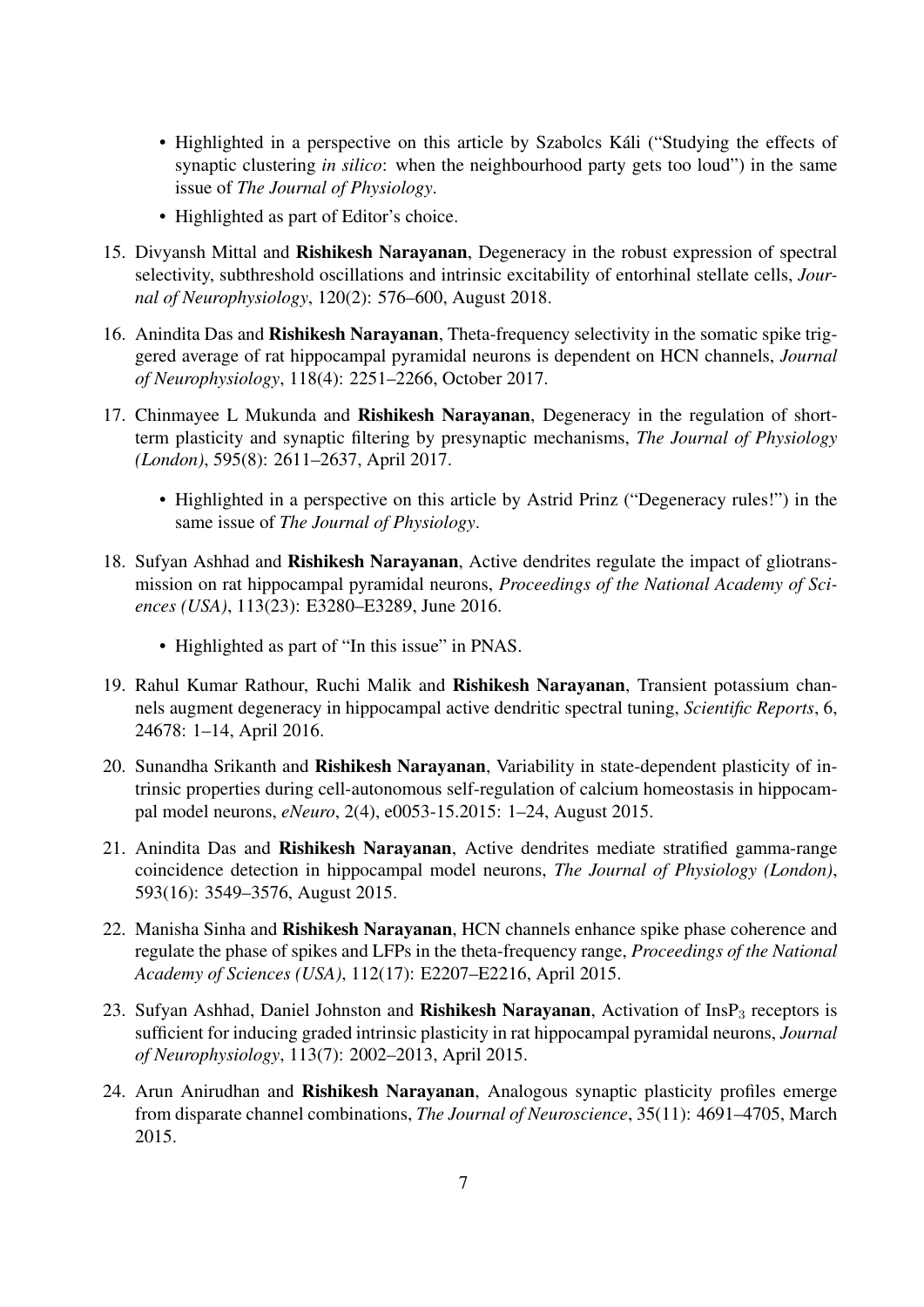- 25. Neha Dhupia, Rahul Kumar Rathour and Rishikesh Narayanan, Dendritic atrophy constricts functional maps in resonance and impedance properties of hippocampal model neurons, *Frontiers in Cellular Neuroscience*, 8, 456: 1–17, January 2015.
- 26. Poonam Mishra and **Rishikesh Narayanan**, High-conductance states and  $A$ -type  $K^+$  channels are potential regulators of the conductance-current balance triggered by HCN channels, *Journal of Neurophysiology*, 113(1): 23–43, January 2015.
- 27. Rahul Kumar Rathour and Rishikesh Narayanan, Homeostasis of functional maps in active dendrites emerges in the absence of individual channelostasis, *Proceedings of the National Academy of Sciences (USA)*, 111(17): E1787–E1796, April 2014.
	- Highlighted as part of "In this issue" in PNAS.
- 28. Anindita Das and **Rishikesh Narayanan**, Active dendrites regulate spectral selectivity in locationdependent spike initiation dynamics of hippocampal model neurons, *The Journal of Neuroscience*, 34(4): 1195–1211, January 2014.
- 29. Mohan Raghavan, Bharadwaj Amrutur, Rishikesh Narayanan and Sujit Sikdar, Synconset waves and chains: Spiking onsets in synchronous populations predict and are predicted by network structure, *PLoS ONE*, 8(10), e74910:1–17, October 2013.
- 30. Sufyan Ashhad and Rishikesh Narayanan, Quantitative interactions between the *A*-type K<sup>+</sup> current and inositol trisphosphate receptors regulate intraneuronal  $Ca^{2+}$  waves and synaptic plasticity, *The Journal of Physiology (London)*, 591 (7): 1645–1669, April 2013.
	- Highlighted in a virtual issue on "Biophysics and Breakthroughs" in *The Journal of Physiology*, 2014.
- 31. Suraj Honnuraiah and Rishikesh Narayanan, A calcium-dependent plasticity rule for HCN channels maintains activity homeostasis and stable synaptic learning, *PLoS ONE*, 8(2), e55590: 1–17, February 2013.
- 32. Rahul Kumar Rathour and Rishikesh Narayanan, Inactivating ion channels augment robustness of subthreshold intrinsic response dynamics to parametric variability in hippocampal model neurons, *The Journal of Physiology (London)*, 590 (22): 5629–5652, November 2012.
	- Highlighted in a virtual issue on "Biophysics and Discovery 2013" in *The Journal of Physiology*, 2013.
- 33. Rahul Kumar Rathour and Rishikesh Narayanan, Influence fields: A quantitative framework for representation and analysis of active dendrites, *Journal of Neurophysiology*, 107(9): 2313– 2334, May 2012.
- 34. Rishikesh Narayanan, Kevin Dougherty and Daniel Johnston, Calcium store depletion induces persistent perisomatic increases in the functional density of *h* channels in hippocampal pyramidal neurons, *Neuron*, 68(5): 921–935, December 2010.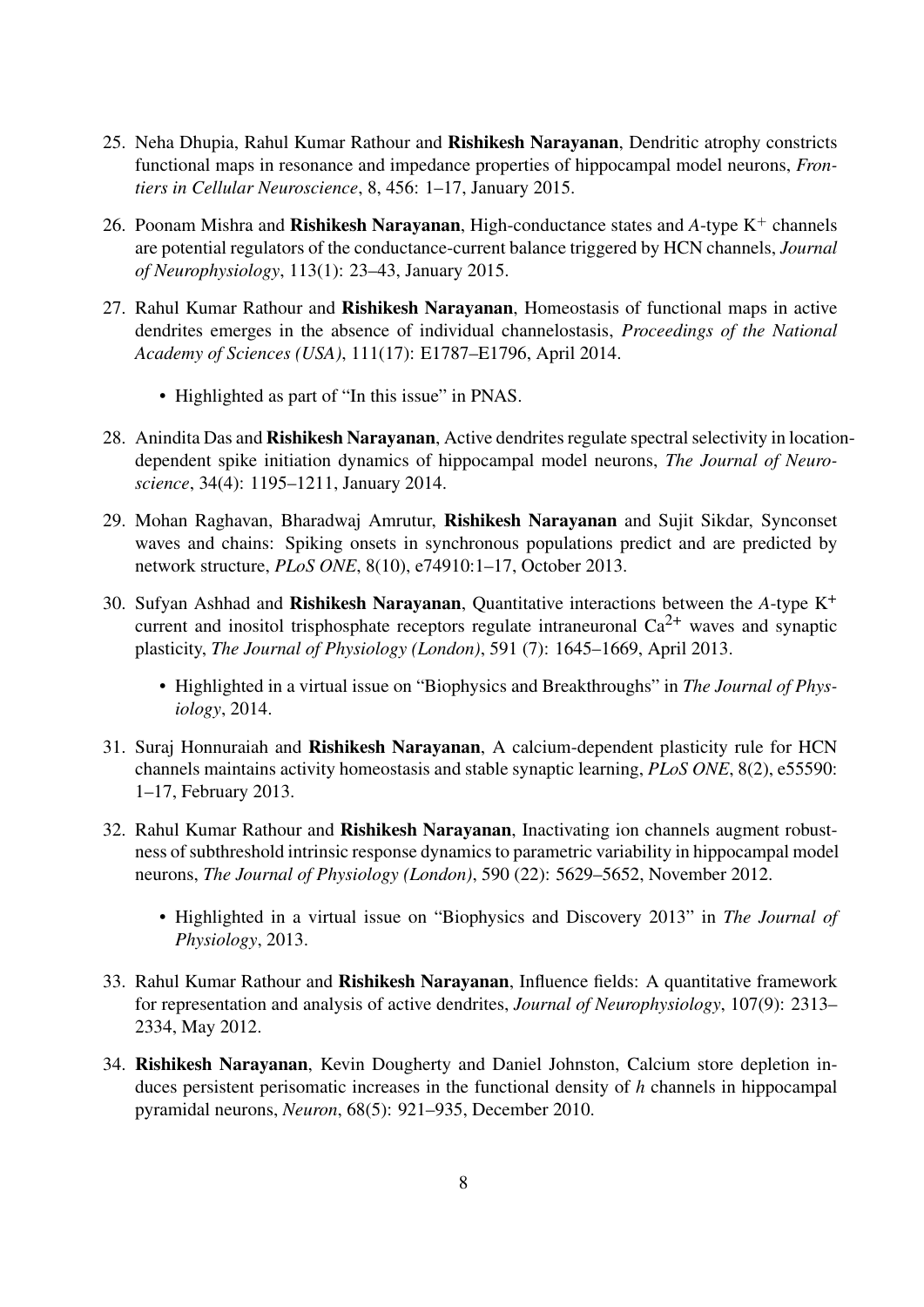- Highlighted in a perspective on this article by Stefan Schmidt and Barbara Ehrlich ("Unloading Intracellular Calcium Stores Reveals Regionally Specific Functions") in the same issue of *Neuron*.
- Highlighted as Editor's choice titled "Neuronal ER Stress" in *Science Signaling*, 14 December 2010.
- 35. Rishikesh Narayanan and Daniel Johnston, The *h* current is a candidate mechanism for regulating the sliding modification threshold in a BCM-like synaptic learning rule, *Journal of Neurophysiology*, 104(2): 1020–1033, August 2010.
- 36. Rishikesh Narayanan and Sumantra Chattarji, Computational analysis of the impact of chronic stress on intrinsic and synaptic excitability in the hippocampus, *Journal of Neurophysiology*, 103(6): 3070–3083, June 2010.
- 37. Rishikesh Narayanan and Daniel Johnston, The *h* channel mediates location dependence and plasticity of intrinsic phase response in rat hippocampal neurons, *The Journal of Neuroscience*, 28(22): 5846–5860, May 2008.
- 38. Rishikesh Narayanan and Daniel Johnston, Long-term potentiation in rat hippocampal neurons is accompanied by spatially widespread changes in intrinsic oscillatory dynamics and excitability, *Neuron*, 56(6): 1061–1075, December 2007.
	- Highlighted in a Minireview by Stephen Williams, Christian Wozny and Simon Mitchell ("The back and forth of dendritic plasticity") in the same issue of *Neuron*.
- 39. Rishikesh Narayanan, Anusha Narayan and Sumantra Chattarji, A probabilistic framework for region-specific remodeling of dendrites in three-dimensional neuronal reconstructions, *Neural Computation*, 17(1): 75–96, January 2005.
- 40. Rishikesh Narayanan and Y. V. Venkatesh, A computational model for the development of simple-cell receptive fields spanning the regimes before and after eye-opening, *Neurocomputing*, 50: 125–158, January 2003.
- 41. Rishikesh Narayanan and Y. V. Venkatesh, Shape recognition using an invariant pulse code and a hierarchical competitive neural network, *Pattern Recognition*, 34(4): 841–853, April 2001.
- 42. Y. V. Venkatesh and Rishikesh Narayanan, Self-organizing neural networks based on spatial isomorphism for active contour modeling, *Pattern Recognition*, 33(7): 1239–1250, July 2000.

# **II. Reviews/Previews/Perspectives**

- 1. Manisha Sinha and Rishikesh Narayanan, Active Dendrites and LFPs: Biophysical Mechanisms and Computational Explorations, *Neuroscience*, 489: 111–142, 1 May 2022.
- 2. Poonam Mishra and Rishikesh Narayanan, Stable continual learning through structured multiscale plasticity manifolds, *Current Opinion in Neurobiology*, 70: 51–63, October 2021.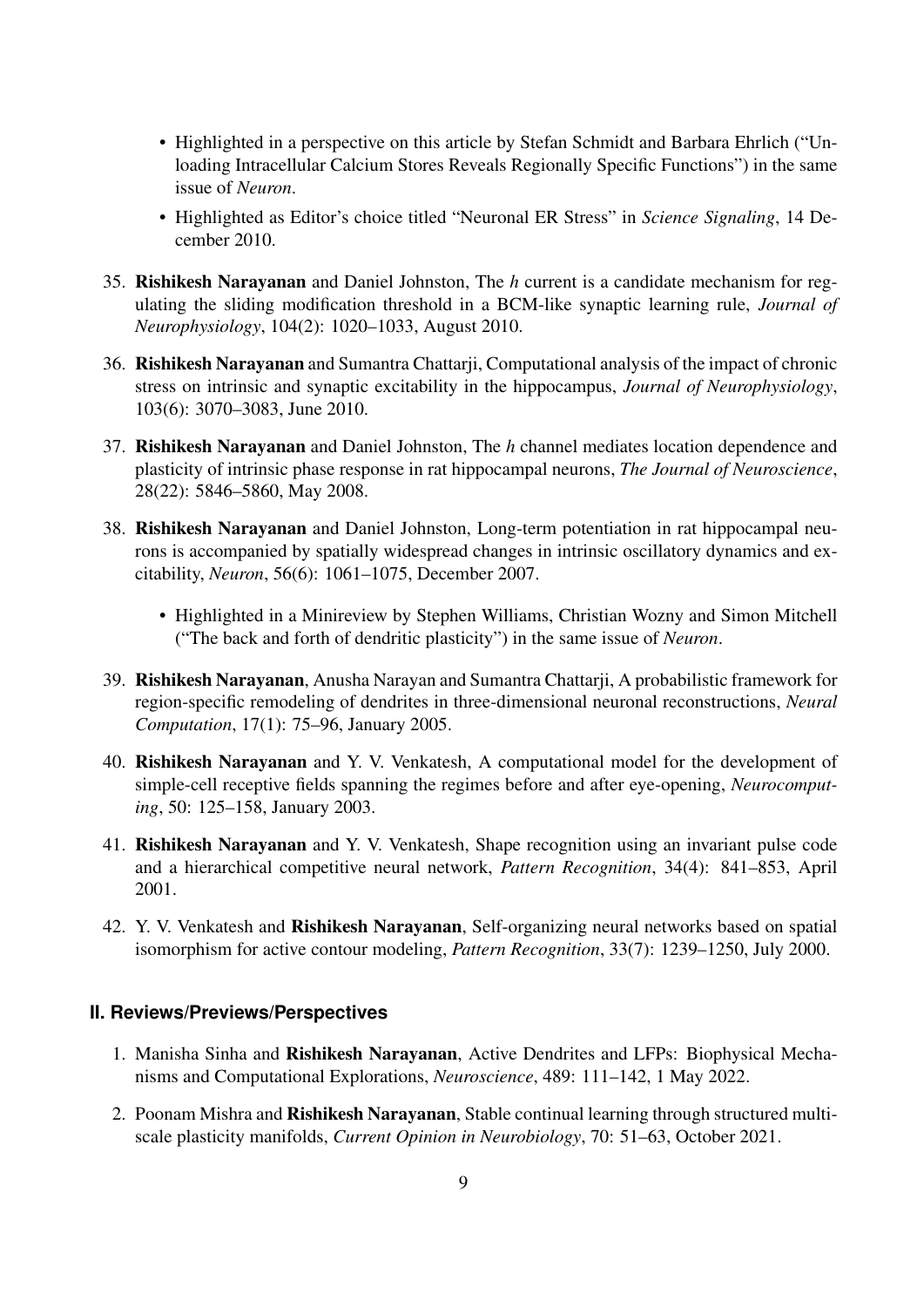- 3. Manisha Sinha and Rishikesh Narayanan, Unitary sources say: It is inhibition!, *The Journal of Physiology*, 598(18): 3815–3816, September 2020.
- 4. Rahul Kumar Rathour and **Rishikesh Narayanan**, Degeneracy in hippocampal physiology and plasticity, *Hippocampus*, 29(10): 980–1022, October 2019.
- 5. Sufyan Ashhad and Rishikesh Narayanan, Stores, Channels, Glue and Trees: Active Glial and Active Dendritic Physiology, *Molecular Neurobiology*, 56(3): 2278–2299, March 2019.
- 6. Anindita Das, Rahul Kumar Rathour and Rishikesh Narayanan, Strings on a violin: Location dependence of frequency tuning in active dendrites, *Frontiers in Cellular Neuroscience*, 11, 72: 1–8, March 2017.
- 7. Rishikesh Narayanan and Daniel Johnston, Functional maps within a single neuron, *Journal of Neurophysiology*, 108(9), 2343–2351, November 2012.
- 8. Rishikesh Narayanan and Daniel Johnston, The ascent of channels with memory, *Neuron*, 60(5), 735–738, December 2008.
- 9. Daniel Johnston and Rishikesh Narayanan, Active dendrites: Colorful wings of the mysterious butterflies, *Trends in Neurosciences*, 31(6), 309–316, June 2008.

## **III. Conference Proceedings**

- 1. Rishikesh Narayanan and Y. V. Venkatesh, Experiments on three-dimensional wire-frame object recognition, in Proceedings of the International Conference on Neural Information Processing, Vol. 1, 207–210, 21–23 October 1998, Kitakyushu, Japan.
- 2. Rishikesh Narayanan and Y. V. Venkatesh, An invariant pulse-coder for 2-D shape recognition, in Proceedings of the IEEE International Conference on Information, Communications and Signal Processing, Vol. 3, 1552–1556, 9–12 September 1997, Singapore.
- 3. Y. V. Venkatesh and Rishikesh Narayanan, Some applications of active contours using ANN's isomorphic to boundaries, in Proceedings of the IEEE International Conference on Information, Communications and Signal Processing, Vol. 3, 1547–1551, 9–12 September 1997, Singapore.
- 4. Y. V. Venkatesh and Rishikesh Narayanan, Modelling active contours using neural networks isomorphic to boundaries, in Proceedings of the IEEE International Conference on Neural Networks, Vol. 3, 1669–1672, 9–12 June 1997, Houston, TX, USA.

# **IV. Conference Abstracts**

1. Pavithraa Seenivasan, Reshma Basak, and Rishikesh Narayanan, Conjunctive theta- and ripplefrequency oscillations across hippocampal strata of foraging rats, Presented at the Computational and Systems Neuroscience (COSYNE 2022) meeting, 17–20 March 2022, Lisbon, Portugal.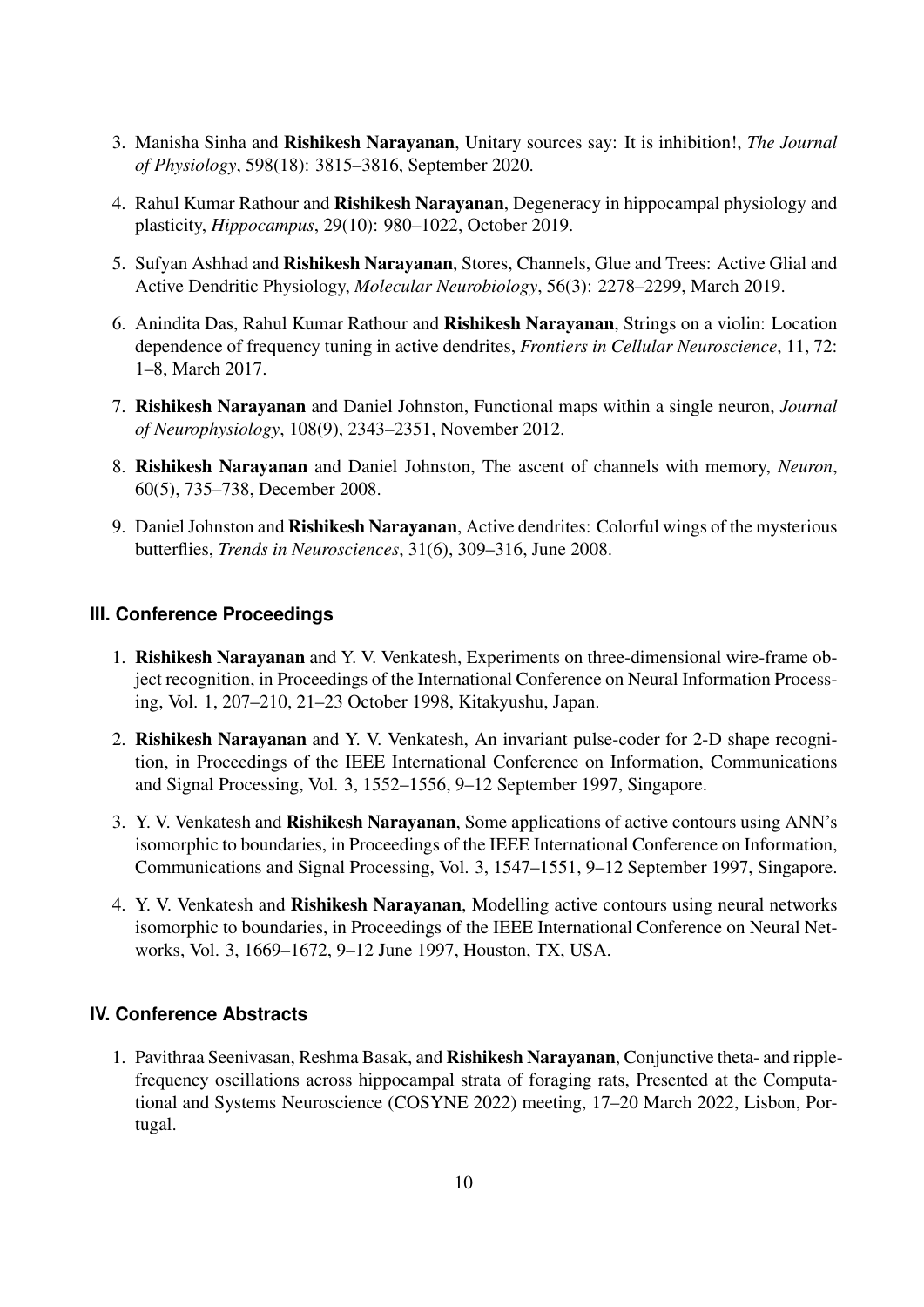- 2. Ankit Roy and Rishikesh Narayanan, Spatial information transfer in hippocampal place-cell models depends on biophysical heterogeneities, trial-to-trial variability, and symmetry of placefield firing, Presented at the Society for Neuroscience Annual Meeting, 8–11 November 2021, Program No. P868.07.
- 3. Divyansh Mittal and Rishikesh Narayanan, HCN channels stabilize heterogeneous conductance based continuous attractor networks, Presented at the Society for Neuroscience Annual Meeting, 8–11 November 2021, Program No. PP863.02.
- 4. Rituparna Roy and Rishikesh Narayanan, Dominant role of calcium and calcium-dependent potassium channels in regulating complex spike bursting in a heterogeneous population of CA3 pyramidal neuron models, Presented at the Society for Neuroscience Annual Meeting, 8–11 November 2021, Program No. P127.03.
- 5. Pavithraa Seenivasan, Reshma Basak, and Rishikesh Narayanan, Co-occurrence of hippocampal theta- and ripple-frequency rhythms in foraging rats, Presented at the Society for Neuroscience Annual Meeting, 8–11 November 2021, Program No. P136.05.
- 6. Sameera Shridhar, Poonam Mishra, and Rishikesh Narayanan, Synergistic interactions among intrinsic, synaptic, and structural heterogeneities drive synaptic plasticity profiles in dentate gyrus granule cells, Presented at the Society for Neuroscience Annual Meeting, 8–11 November 2021, Program No. P121.05.
- 7. Harshith Nagaraj and Rishikesh Narayanan, Ion-channel degeneracy and plasticity manifolds govern the emergence of circadian oscillations of neuronal intrinsic properties in the suprachiasmatic nucleus, Presented at the Society for Neuroscience Annual Meeting, 8–11 November 2021, Program No. P097.12.
- 8. Divyansh Mittal and Rishikesh Narayanan, Resonating neurons stabilize heterogeneous gridcell networks, Presented at the Computational and Systems Neuroscience (COSYNE 2020) meeting, 27 February–3 March 2020, Denver, Colarado, USA.
- 9. Reshma Basak and Rishikesh Narayanan, Robust emergence of sharply tuned place cell responses in hippocampal neurons with structural and biophysical heterogeneities, Presented at the Society for Neuroscience Annual Meeting, 19–23 October 2019, Chicago, IL, USA, Program No. 789.16.
- 10. Poonam Mishra and Rishikesh Narayanan, Theta burst firing induces intrinsic plasticity in dentate gyrus granule cells. Presented at IBRO World Congress, 21–25 September 2019, Daegu, Republic of Korea. Abstract published as IBRO Reports, Volume 6, Supplement, September 2019, Pages S145–S146.
- 11. Rishikesh Narayanan, Degeneracy in robust spatial encoding. Presented at IBRO World Congress, 21-25 September 2019, Daegu, Republic of Korea. Abstract published as IBRO Reports, Volume 6, Supplement, September 2019, Page S40.
- 12. Pavithraa Seenivasan and Rishikesh Narayanan, Efficient phase coding in hippocampal place cells, Presented at the Computational and Systems Neuroscience (COSYNE 2019) meeting, 28 February–3 March 2019, Lisbon, Portugal.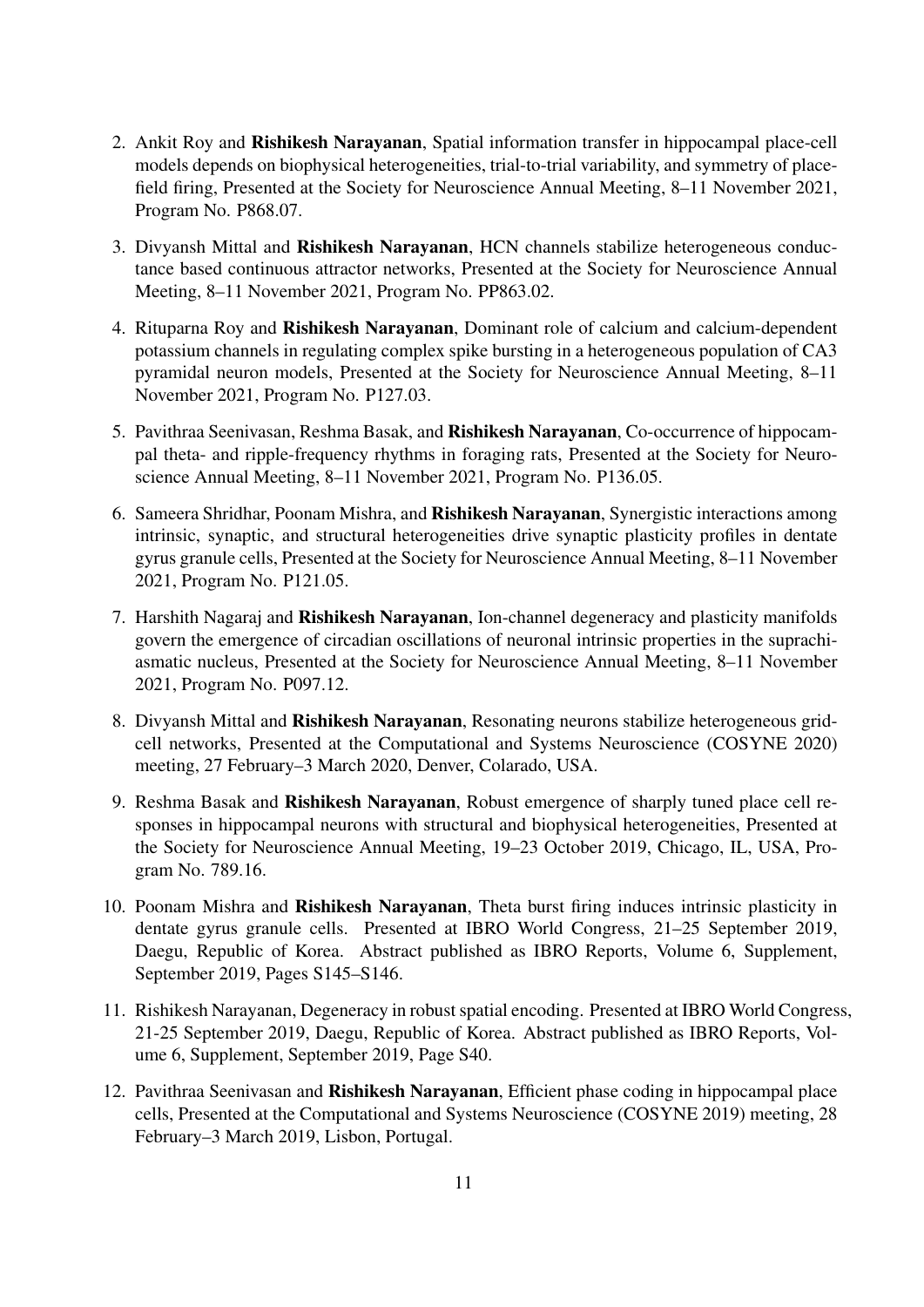- 13. Poonam Mishra and Rishikesh Narayanan, Activity-dependent long-term intrinsic plasticity in dentate gyrus granule cells, Presented at the Society for Neuroscience Annual Meeting, 3–7 November 2018, San Diego, USA, Program No. 203.14.
- 14. Manisha Sinha and Rishikesh Narayanan, An emergent model of hippocampal sharp wave ripple complexes reveals sublayer-specific stratified disparities, Presented at EMBO Workshop on Dendrites 2018: Dendritic anatomy, molecules and function, 17–20 June 2018, Heraklion, Greece.
- 15. Manisha Sinha and Rishikesh Narayanan, An emergent model of hippocampal sharp wave ripple complexes reveals sublayer-specific stratified disparities, Presented at Society for Neuroscience Annual Meeting, 11–15 November 2017, Washington D.C., USA, Program No. 615.18.
- 16. Anindita Das and Rishikesh Narayanan, Location-dependence of spike triggered average and gamma-range coincidence detection in rat hippocampal pyramidal neuronal dendrites, Gordon Research Seminar/ Conference on Dendrites: Molecules, structure and function, 25–31 March 2017, Lucca (Barga), Italy.
- 17. Sufyan Ashhad and Rishikesh Narayanan, Active dendritic conductances regulate the impact of gliotransmission on rat hippocampal pyramidal neurons, Society for Neuroscience Annual Meeting, 12–16 November 2016, San Diego, USA, Program No. 211.28.
- 18. Poonam Mishra and Rishikesh Narayanan, Degenerate mechanisms mediate decorrelation and pattern separation in the dentate gyrus, Society for Neuroscience Annual Meeting, 12–16 November 2016, San Diego, USA, Program No. 263.08.
- 19. Sunandha Srikanth and Rishikesh Narayanan, Intrinsic plasticity during state-dependent calcium homeostasis in hippocampal model neurons, Society for Neuroscience Annual Meeting, 17–21 October 2015, Chicago, IL, USA, Program No. 672.19.
- 20. Rahul Kumar Rathour and Rishikesh Narayanan, Modulation of intrinsic response dynamics by subthreshold inactivating conductances in rat hippocampal pyramidal neurons, Society for Neuroscience Annual Meeting, 15–19 November 2014, Washington, D.C., USA, Program No. 299.24.
- 21. Manisha Sinha and Rishikesh Narayanan, Subthreshold conductances regulate local field potentials and theta-frequency spike phase preference of hippocampal model neurons, Society for Neuroscience Annual Meeting, 15–19 November 2014, Washington, D.C., USA, Program No. 686.07.
- 22. Sufyan Ashhad, Daniel Johnston and Rishikesh Narayanan, Activation of inositol trisphosphate receptors is sufficient for inducing graded intrinsic plasticity in hippocampal pyramidal neurons, Society for Neuroscience Annual Meeting, 15–19 November 2014, Washington, D.C., USA, Program No. 686.10.
- 23. Manisha Sinha and Rishikesh Narayanan, HCN channels regulate theta-frequency spike phase preference of hippocampal model neurons, Gordon Research Seminar / Conference on Dendrites: Molecules, structure and function, 18–24 May 2013, Les Diablerets, Switzerland.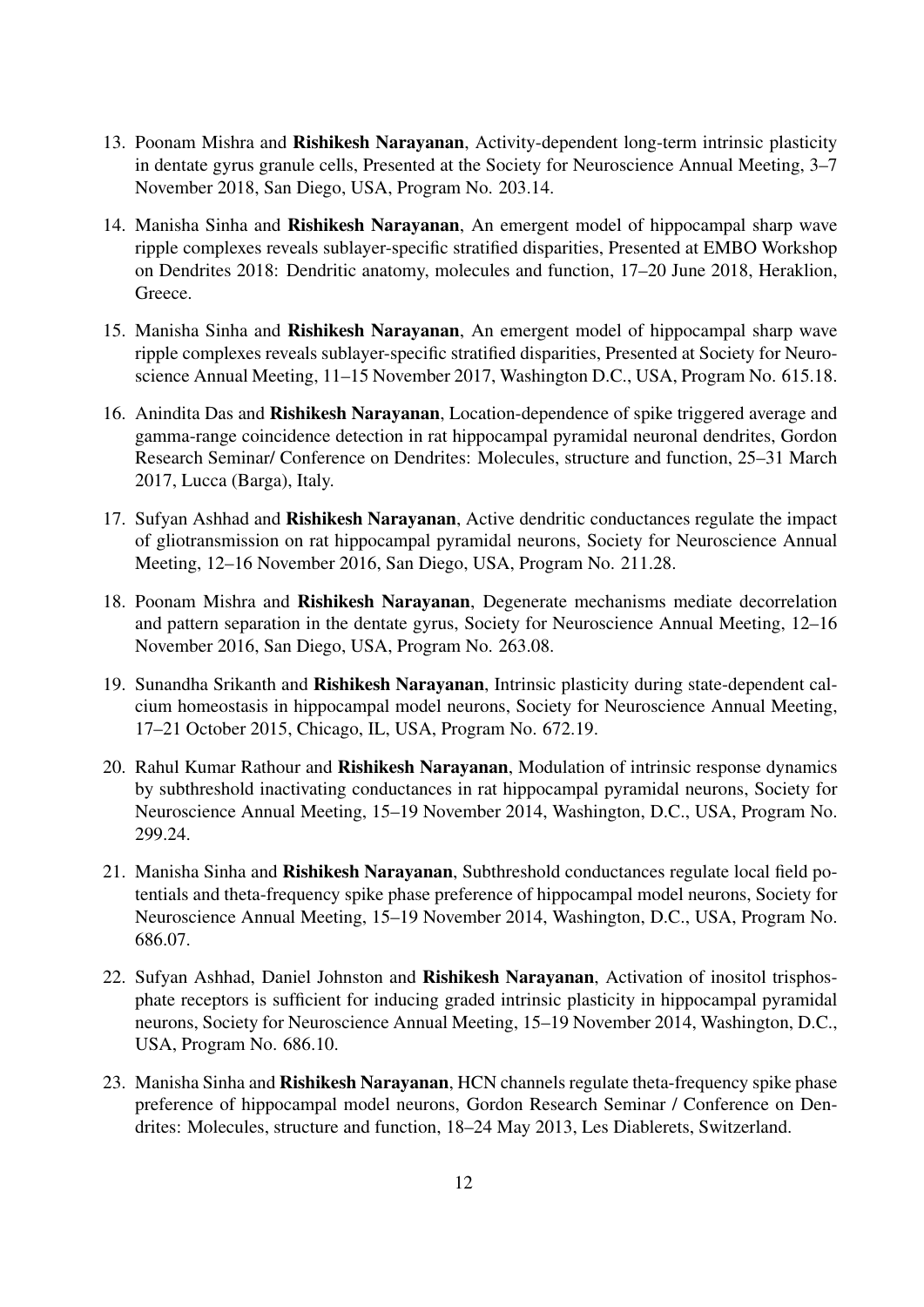- 24. Anindita Das and Rishikesh Narayanan, Dendritic voltage-gated ion channels regulate feature selectivity in spiking dynamics of hippocampal model neurons, Gordon Research Seminar / Conference on Dendrites: Molecules, structure and function, 18–24 May 2013, Les Diablerets, Switzerland.
- 25. Sufyan Ashhad and Rishikesh Narayanan, The *A*-type potassium current regulates ER calcium release through inositol trisphosphate receptors in a hippocampal pyramidal cell model, Society for Neuroscience Annual Meeting, 13–17 October 2012, New Orleans, LA, USA, Program No. 340.05.
- 26. Rahul Rathour and Rishikesh Narayanan, Influence fields: A quantitative framework for the representation and analysis of functional maps within a single neuron, Gordon research conference on Dendrites: Molecules, structure and function, 13–18 March 2011, Ventura, CA, USA.
- 27. Rishikesh Narayanan and Daniel Johnston, Intracellular calcium store depletion in rat hippocampal neurons induces long-term increases in the *h* current, Society for Neuroscience Annual Meeting, 15–19 November 2008, Washington, DC, USA, Program No. 240.20.
- 28. Clifton Rumsey, Rishikesh Narayanan and Daniel Johnston, Intraneuronal resonance and frequency response properties of CA1 pyramidal neuron models, Society for Neuroscience Annual Meeting, 3–7 November 2007, San Diego, CA, USA, Program No. 587.12.
- 29. Rishikesh Narayanan and Daniel Johnston, Activity regulates location-dependent oscillatory dynamics in rat hippocampal neurons, Gordon Research Seminar / Conference on Dendrites: Molecules, structure and function, 18–23 March, 2007, Ventura, CA, USA.
- 30. Rishikesh Narayanan and Daniel Johnston, Activity-dependent increase of intrinsic oscillatory frequency in rat hippocampal neurons, Society for Neuroscience Annual Meeting, 14–18 October 2006, Atlanta, GA, USA, Program No. 42.6.
- 31. Rishikesh Narayanan, Darrin H. Brager, Yuan Fan and Daniel Johnston, *I*<sup>h</sup> as a candidate mechanism for sliding the BCM modification threshold, Society for Neuroscience Annual Meeting, 12–16 November 2005, Washington, DC, USA, Program No. 737.5.
- 32. Rishikesh Narayanan, Luke R. Johnson, Hannah H. Alphs, Joseph E. LeDoux and Sumantra Chattarji, Biophysical correlates of intrinsic and stress-induced morphological variability in lateral amygdaloid neurons: A computational study, Society for Neuroscience Annual Meeting, 23–27 October 2004, San Diego, CA, USA, Program No. 517.7.
- 33. Rishikesh Narayanan, Anusha Narayan and Sumantra Chattarji, Computational analysis of the effects of chronic stress on hippocampal excitability: From neurons to network, Society for Neuroscience Annual Meeting, 8–12 November 2003, New Orleans, LA, USA, Program No. 192.5.

# **PROFESSIONAL ACTIVITY**

• Guest review editor, *eLife*, 2021.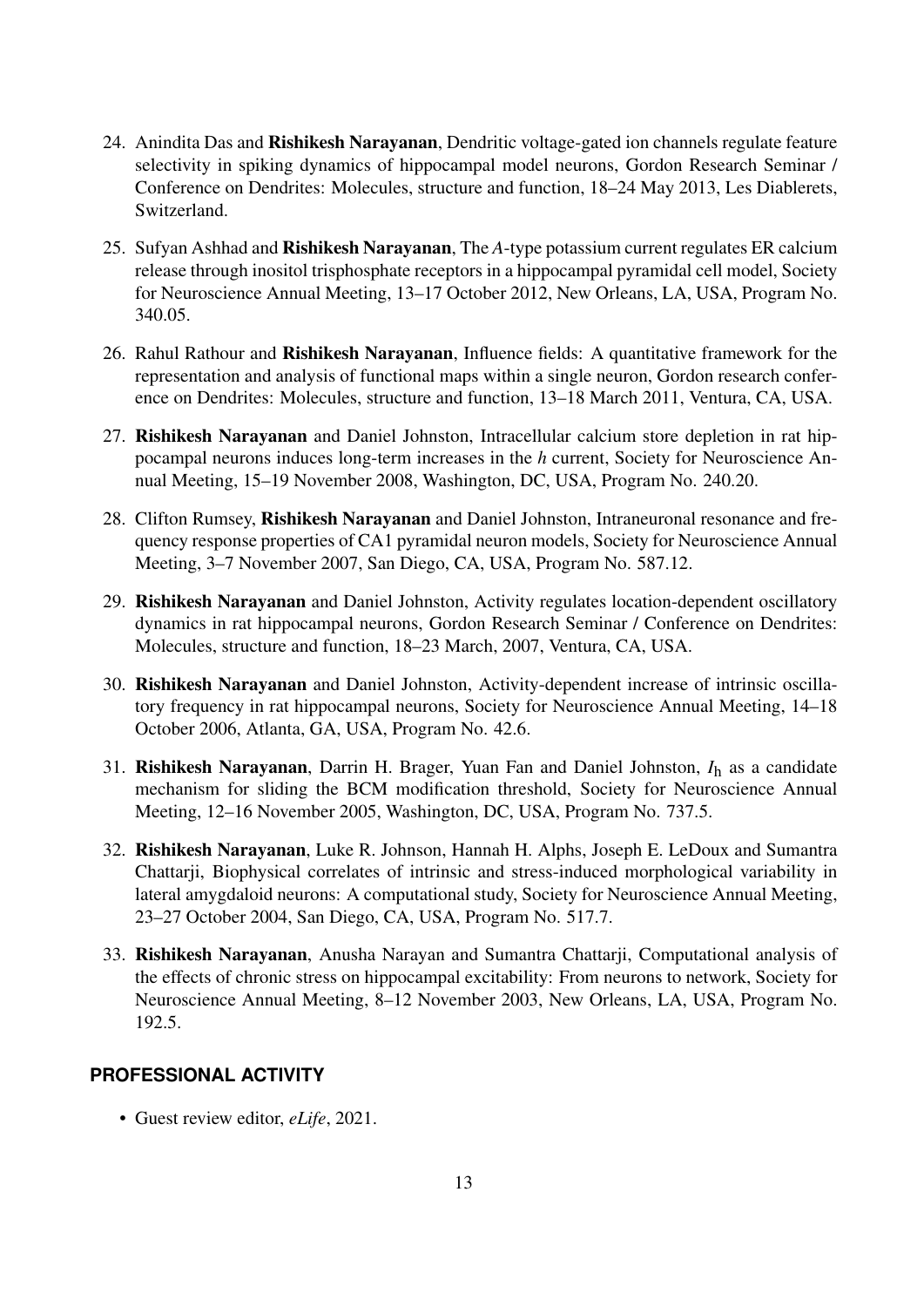- Associate editor, *Frontiers in Systems Biology* (2021–).
- Review editor, *Frontiers in Cellular Neuroscience* (2020–).
- Reviewer for research articles submitted to the following journals: BioEssays, Cell Reports, eLife, eNeuro, European Journal of Neuroscience, Frontiers in Cellular Neuroscience, Frontiers in Physiology, Journal of Computational Neuroscience, Current Opinion in Neurobiology, Current Research in Neurobiology, Journal of Mathematical Neuroscience, Journal of Neurochemistry, Journal of Neurophysiology, Journal of Neuroscience, The Journal of Physiology (London), Nature Communications, Neurobiology of Learning and Memory, Neuroinformatics, Neuroscience, PLOS computational biology.
- Member, Society for Neuroscience, USA (2003– ).
- Member, Molecular and Cellular Cognition Society, USA (2005– ).
- Member, American Physiological Society, USA (2011–).
- Member, Biophysical Society, USA (2016–).

#### **ORGANIZING ROLE IN CONFERENCES/WORKSHOPS**

- Co-organizer of summer school on Computational Approaches to Memory and Plasticity, National Centre for Biological Sciences, Bangalore, 27 June–12 July 2019.
- Member, organizing committee, Third Workshop on Brain, Computation And Learning, Indian Institute of Science, Bangalore, 24–29 June 2019.
- Co-organizer of summer school on Computational Approaches to Memory and Plasticity, National Centre for Biological Sciences, Bangalore, 1–16 July 2018.
- Member, organizing committee, Second Workshop on Brain, Computation And Learning, Indian Institute of Science, Bangalore, 8–12 January 2018.
- Co-organizer of summer school on Computational Approaches to Memory and Plasticity, National Centre for Biological Sciences, Bangalore, 19 July–3 August 2017.
- Member, organizing committee, First Workshop on Brain, Computation And Learning, Indian Institute of Science, Bangalore, 9–13 January 2017.
- Co-organizer of summer school on Computational Approaches to Memory and Plasticity, National Centre for Biological Sciences, Bangalore, 1–16 July 2016.
- Member, organizing committee, Annual meeting of the Indian Biophysical Society on *Molecules in Living Cells: Mechanistic Basis of Function*, Indian Institute of Science, Bangalore, 8–10 February 2016.
- Co-organizer of summer school on Computational Approaches to Memory and Plasticity, National Centre for Biological Sciences, Bangalore, 27 June–12 July 2015.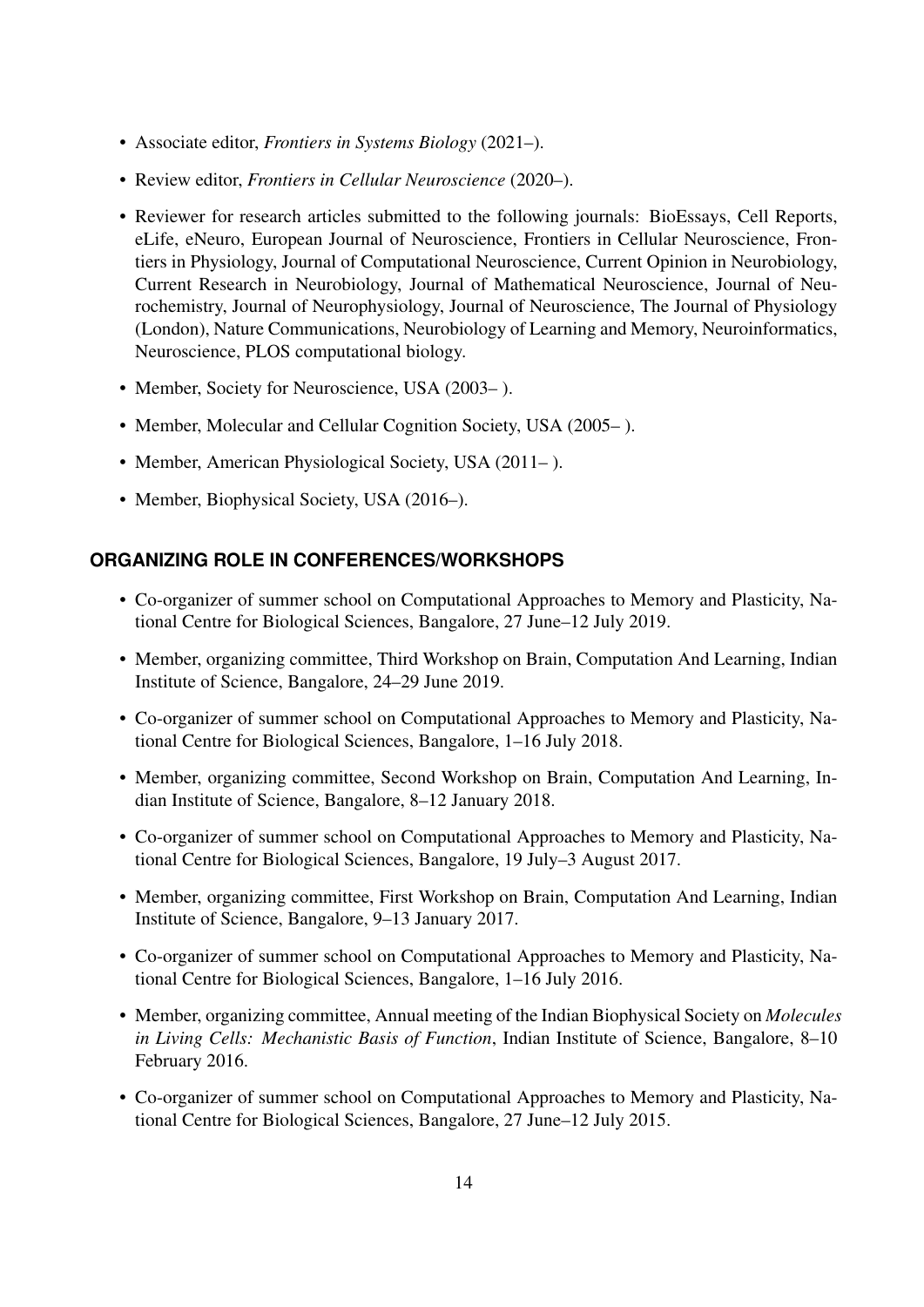## **INVITED RESEARCH TALKS**

- Talk on "Computation and plasticity in the brain: Towards remedying the oversimplifications" at the *International Institute of Information Technology, Bangalore*, 7 March 2022.
- Talk on "Computing and plasticity in the brain: Towards remedying the oversimplifications" at the National Science Day symposium on *Biology is Fascinating*, Tezpur University, Tezpur, 1 March 2022.
- Talk on "Information processing and plasticity in the brain: Towards remedying the oversimplifications" at the *Indian Institute of Science Education and Research, Bhopal*, 8th Annual Meeting, 7–8 January 2022.
- Talk on "Plasticity and computing in the brain: Oversimplifications" at the *MAIN meeting 2021: Maths, AI, and Neuroscience* , KTH Royal Institute of Technology, Stockholm, Sweden, 13–15 December 2021.
- Talk on "Heterogeneities in neural circuits: Origins and implications" at *Synapse 2021* organized by IISER Tirupati and IISER Thiruvananthapuram, 3–4 December 2021.
- Talk on "Heterogeneities in neural circuits: Origins and implications" at the *32nd mid year meeting of the Indian Academy of Sciences, Bangalore*, 11 June 2021.
- Talk on "The changes within: Intrinsic plasticity in hippocampal neurons" at the *National Centre for Biological Sciences*, Bangalore, NCBS Annual Talks 2020, 16 January 2020.
- Talk on "The changes within: Intrinsic plasticity in hippocampal neurons" at the *Jawaharlal Nehru Centre for Advanced Scientific Research*, Bangalore, 23 October 2019.
- Talk on "Degeneracy in robust spatial encoding" at *IBRO World Congress*, Daegu, Republic of Korea, 21–25 September 2019.
- Opening keynote talk on "Degeneracy in the brain" at *NeuroAI symposium*, Bangalore, 3–4 August 2019.
- Talk on "Degeneracy in robust spatial encoding" in the *Indo-French scientific and training workshop* organized by and held at Université Côte d'Azur, Nice, France, 4–8 February 2019.
- Talk on "Degeneracy in robust place field encoding" in the *IISc-UCL symposium on neuroscience, machine learning and artificial intelligence*, University College of London, London, U.K., 8–10 July 2018.
- Talk on "Degeneracy in robust spatial encoding" in the *IBRO-APRC school on cognitive neuroscience: The 5th Bangalore Cognitive Workshop*, Indian Institute of Science, Bangalore, June 17–19, 2018.
- Talk on "Degeneracy in the hippocampal formation" in the *One-Day Satellite Symposium on Neuroscience, IBRO-APRC-Associate School of Neuroscience*, Savitribai Phule Pune University, Pune, 26 March 2018.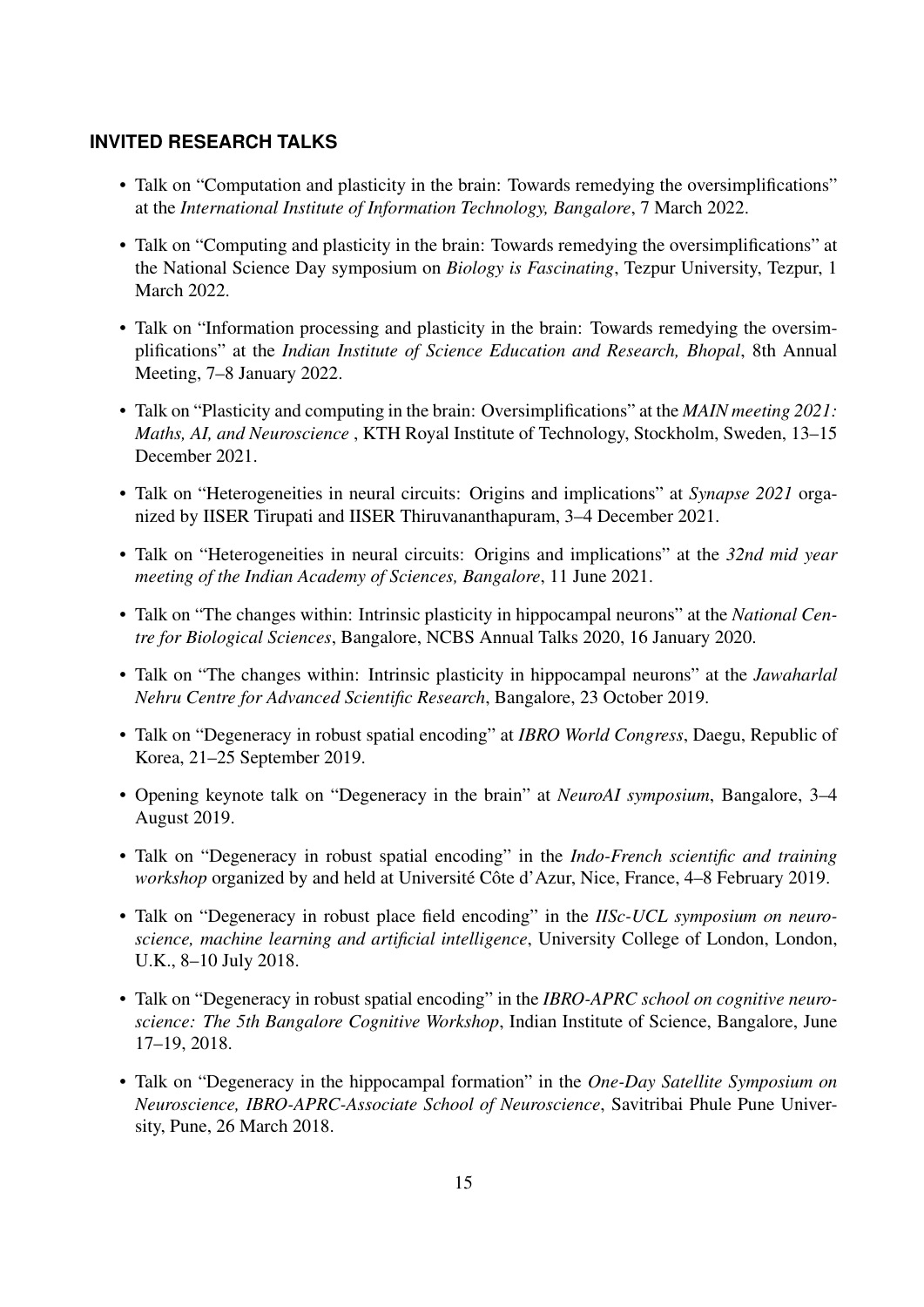- Talk on "Degeneracy in the hippocampal formation" in the *No Garland Neuroscience* symposium, Indian Institute of Science Education and Research, Pune, October 13–15, 2017.
- Talk on "Active Dendrites: Implications for local field potentials and neuron-glia interactions" in the *Meeting on Neuroscience Across Scales*, National Centre for Biological Sciences, Bangalore, July 17–19, 2017.
- Talk on "Stores, Channels, Glue and Trees" in the *Third Mini Symposium on Cell Biology*, National Centre for Cell Sciences, Pune, May 23, 2017.
- Talk on "Degeneracy in hippocampal physiology and plasticity" in the *ICTS Summer Program on Dynamics of Complex Systems*, International Centre for Theoretical Sciences (ICTS), Bangalore, May 13, 2017.
- Talk on "Active dendrites and rhythms in the hippocampus" in the *International Symposium on Biological Timing and Health Issues in the 21st Century*, University of Delhi, Delhi, February 21–24, 2017.
- Talk on "Active Dendrites: Implications for neuronal physiology and neuron-glia interactions" in the *The 25th ISFN Annual Meeting and the joint Israel-India Neuroscience symposium*, Eilat, Israel, December 4–6, 2016.
- Talk on "Functional maps within a single neuron: Emergence, homeostasis and implications" in the *EMBO Workshop on Dendritic Anatomy, Molecules and Function*, Foundation for Research and Technology, Hellas, Crete, Greece, June 18–21, 2016.
- Talk on "Degeneracy in hippocampal physiology and plasticity" in the Annual meeting of the Indian Biophysical Society on *Molecules in Living Cells: Mechanistic Basis of Function*, Indian Institute of Science, Bangalore, 8–10 February 2016.
- Talk on "Mapping the resonating wings before the stores were depleted", *The colorful wings of Johnston's butterflies: A symposium to honor Prof. Daniel Johnston*, Northwestern medical school, Chicago, USA, 17 October 2015.
- Talk on "HCN channels, LFPs and STA" as part of a KITP Program on *Neurophysics of Space, Time and Learning*, Kavli Institute for Theoretical Physics, University of California, Santa Barbara, USA, Jan 27–Mar 7, 2014.
- Talk on "Reification of the role of ion channel interactions in neuronal physiology" as part of the *Bangalore-Zurich Workshop on Frontiers in Biology and Medicine*, held at the Indian Institute of Science and the National Centre for Biological Sciences, Bangalore, 3–5 February 2014.
- Talk on "Active dendrites regulate spectral selectivity in spike initiation dynamics of hippocampal model neurons" as part of the *INNNI workshop on Hippocampus: From Synapses to Behaviour*, under the aegis of the International Neuroinformatics Coordinating Facility (INCF), held at Indian Institute of Science Education and Research, Pune, 1–2 December 2013.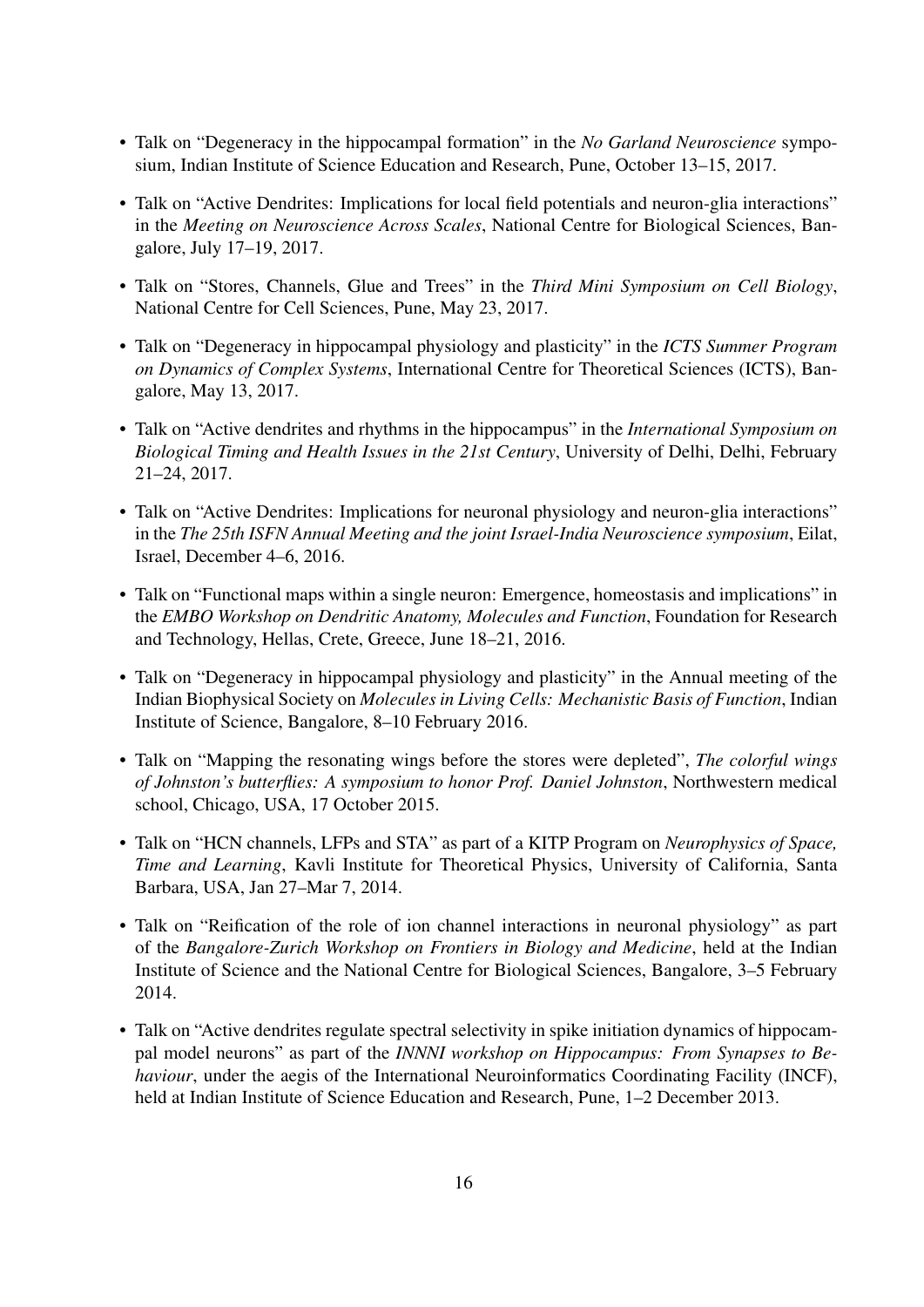- Talk on "Reification of Non-Synaptic Changes in Neuronal Networks" as part of the *International conference on Pattern Recognition Applications and Techniques* held at the Meenakshi College for Women, Chennai, 1–2 March 2013.
- Talk on "Two tales of two active membranes: Influences and interactions" as part of the *International Conference on Recent Advances in Molecular Mechanisms of Neurological Disorders*, under the aegis of the Society for Neurochemistry, India, at the All India Institute of Medical Sciences, New Delhi, 21–23 February, 2013.
- Talk on "Functional maps within a single neuron" as part of the *Winter Conference on Computational Aspects of Neural Engineering* held at the Indian Institute of Science, Bangalore, 20–21 December 2012.
- Talk on "Functional maps within a single neuron" as part of the *International Neuroinformatics Coordinating Facility (INCF) workshop* held at The Institute of Mathematical Sciences, Chennai, 5–7 November 2012.
- Talk on "Two tales of two active membranes: Influences and interactions" as part of the *Edinburgh - Bangalore symposium* held at the Indian Institute of Science, Bangalore, 16–17 January 2012.

# **INVITED PEDAGOGIAL LECTURES**

- Lectures on "Morphology and Cable Theory", "Ion channels", "Synaptic plasticity", "Dendritic ion channels and intrinsic plasticity" and "Degeneracy in detailed neuronal models" in summer school on *Computational Approaches to Memory and Plasticity*, National Centre for Biological Sciences, Bangalore, 27 June–12 July 2019.
- Lecture on "Electrophysiological methods" in *Monsoon Workshop on Experimental Neuroscience (MonsoonWEN)*, Indian Institute of Science, Bangalore, 21–25 July 2019.
- Lectures on "Dendritic computation" and "Degeneracy in neural systems" in the *IFCAM Summer School on Mathematical and Computational Biology*, Indo-French Centre for Applied Mathematics, Indian Institute of Science, Bangalore, July 16–31, 2018.
- Lectures on "Cable Theory", "Ion channels and active dendrites", and "Synaptic plasticity" in summer school on *Computational Approaches to Memory and Plasticity*, National Centre for Biological Sciences, Bangalore, July 1–16, 2018.
- Lecture on "In vitro electrophysiology: Active dendrites and their plasticity" in the *IBRO-APRC-Associate School of Neuroscience*, Savitribai Phule Pune University, Pune, 27–31 March 2018
- General lecture on "Multidisciplinary neuroscience" as part of the *Bio-REAP program* for college students, Planetarium, Bangalore, 24 February 2018.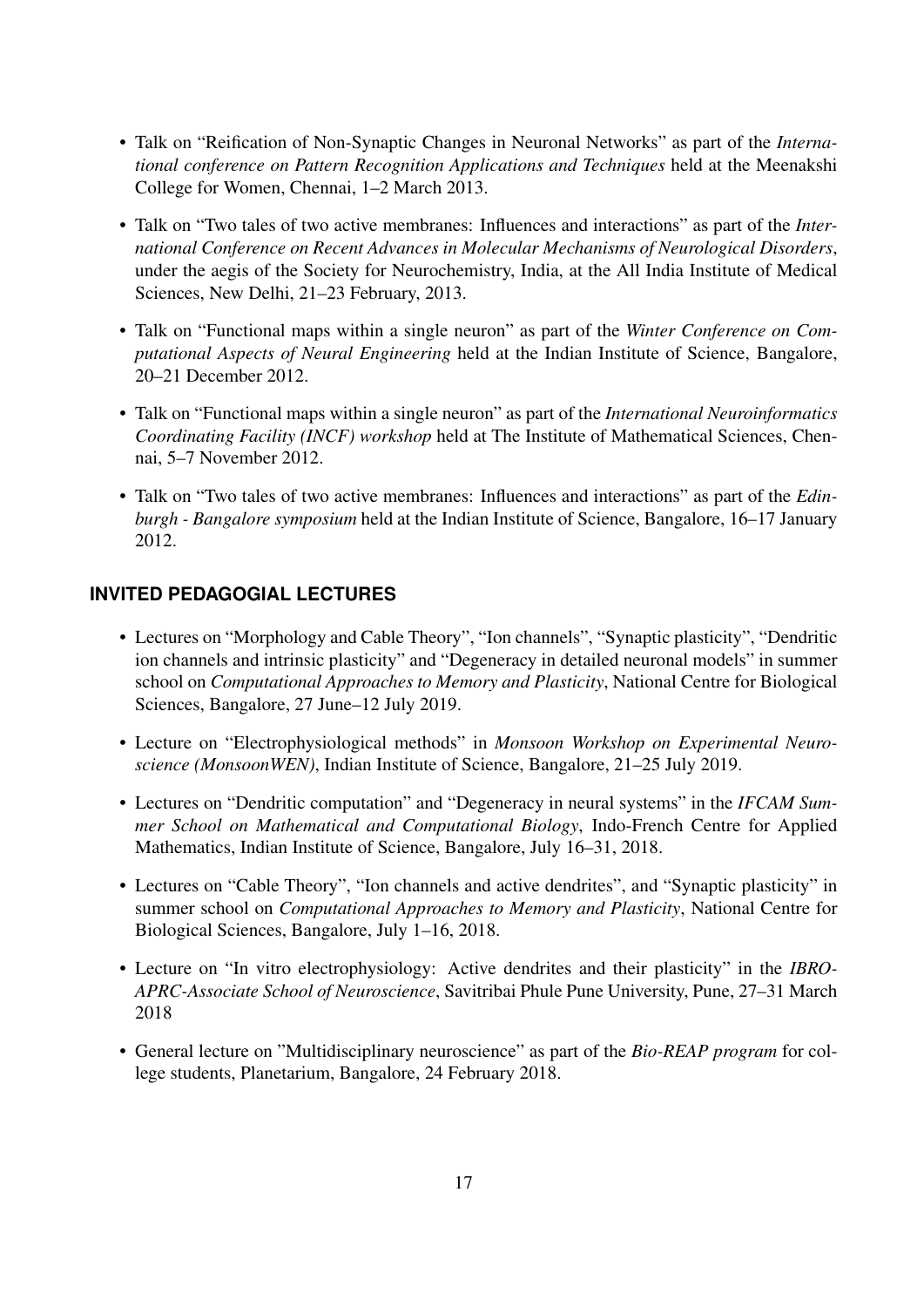- Lectures on "Cable Theory", "Dendritic ion channels and intrinsic plasticity", "Single-neuron plasticity models" and "Degeneracy in detailed neuronal models" in summer school on *Computational Approaches to Memory and Plasticity*, National Centre for Biological Sciences, Bangalore, July 19–August 3, 2017.
- Lecture on "Holistic Learning in Biological Neurons" in the *Workshop on Brain, Computation And Learning*, Indian Institute of Science, Bangalore, 9–13 January 2017.
- Lectures on "Passive dendritic computation" and "Active dendritic computation" in the *Second Instructional School on Mathematical and Computational Biology*, National Network for Mathematical and Computational Biology (NNMCB), Indian Institute of Science, Bangalore, 23–31 May 2016.
- Lectures on "Synaptic plasticity", "Dendritic ion channels and intrinsic plasticity", "Singleneuron plasticity models" and "Degeneracy in detailed neuronal models" in summer school on *Computational Approaches to Memory and Plasticity*, National Centre for Biological Sciences, Bangalore, 1–16 July 2016.
- Lectures on "Cable theory" and "Single-neuron plasticity models", *Computational Approaches to Memory and Plasticity*, National Centre for Biological Sciences, Bangalore, 27 June–12 July 2015.
- Lecture on "Functional maps within a single neuron: Homeostasis and plasticity" *Annual BSBE Winter Workshop 2014*, Indian Institute of Technology, Kanpur, 18–20 December, 2014.
- Lectures on "Introduction to dendritic physiology" and "NEURON: Tutorial" as part of the *8th SERB School in Neuroscience* with a focus on brain circuits, Indian Institute of Science Education and Research, Pune, 8–21 December 2014.
- Lecture on "Single-neuron plasticity", *Computational Approaches to Memory and Plasticity*, National Centre for Biological Sciences, Bangalore, 28 June–12 July 2014.
- Lectures on "Functional maps within a single neuron: Principles and plasticity" and "Functional maps within a single neuron: Origins and homeostasis", *First Instructional School on Mathematical and Computational Biology*, Indian Institute of Science Education and Research Mohali (IISERM), Punjab, 15–29 May 2014.
- Lecture on "Neuroscience and engineering techniques: Independent or interdependent?", *National Conference on Computers, Communication and Signal Processing*, Department of Information Technology, SSN College of Engineering, Chennai, 3–5 April 2014.
- Lecture on "Patch-clamp electrophysiology: A biophysical technique with utilities ranging from assessing molecular function to understanding behavioral correlates" as part of a symposium on *Relevance of Physical Science in Biological Research*, Maharani Lakshmi Ammanni College for Women, Bangalore, 18 Feb 2014.
- Lectures on "Dendritic physiology, plasticity and computation" as part of the *7th SERB School in Neuroscience* with a focus on electrophysiology, University of Hyderabad, 9–21 December 2013.